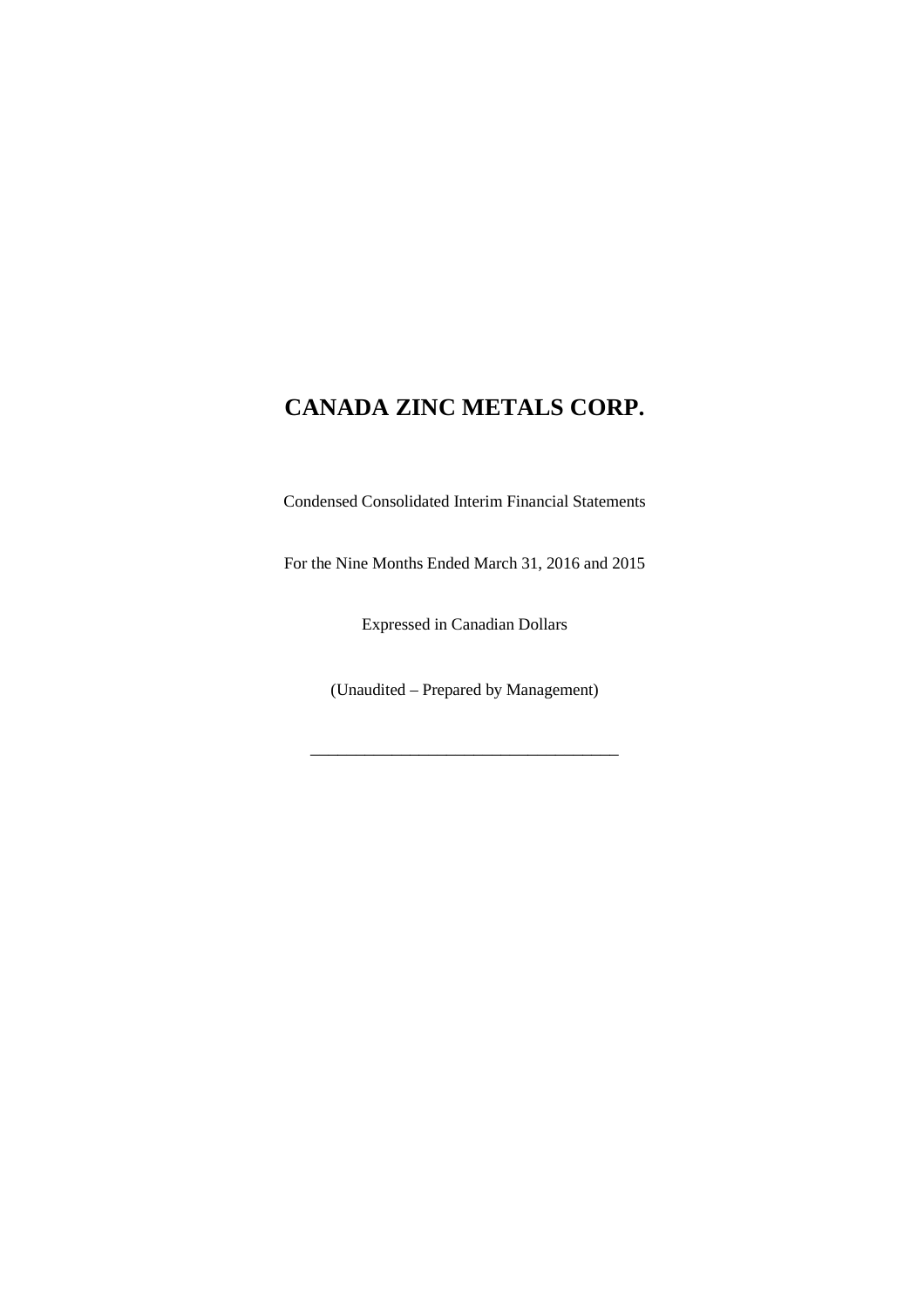| Index                                                                          | Page   |  |
|--------------------------------------------------------------------------------|--------|--|
|                                                                                |        |  |
|                                                                                |        |  |
|                                                                                |        |  |
|                                                                                |        |  |
|                                                                                |        |  |
| Notice of No Auditor Review                                                    | 3      |  |
|                                                                                |        |  |
| <b>Consolidated Interim Financial Statements</b>                               |        |  |
|                                                                                |        |  |
| Condensed Consolidated Interim Statements of Financial Position                | 4      |  |
| Condensed Consolidated Interim Statement of Changes in Equity                  | 5      |  |
| Condensed Consolidated Interim Statements of Operations and Comprehensive Loss | 6      |  |
| Condensed Consolidated Interim Statements of Cash Flows                        | 7      |  |
| Notes to Condensed Consolidated Interim Financial Statements                   | $8-23$ |  |

 $\mathbf{r}$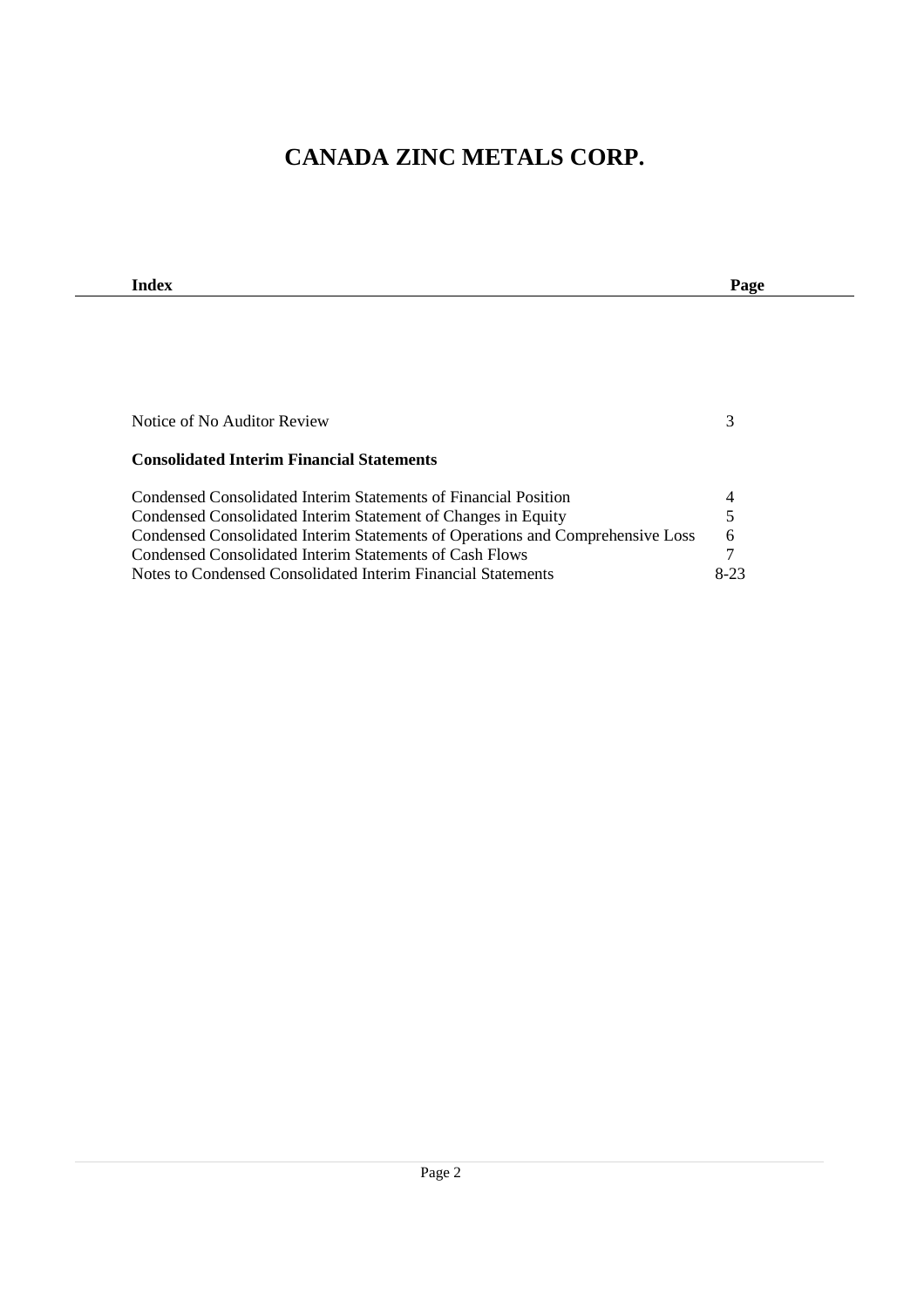### **NOTICE TO READER**

Under National Instrument 51-102, Part 4, subsection 4.3(3)(a), if an auditor has not performed a review of the condensed consolidated interim financial statements, they must be accompanied by a notice indicating that the financial statements have not been reviewed by an auditor.

The accompanying unaudited condensed consolidated interim financial statements of the Company have been prepared by management and approved by the Audit Committee and Board of Directors of the Company.

The Company's independent auditors have not performed a review of these condensed consolidated interim financial statements in accordance with the standards established by the Canadian Institute of Chartered Accountants for a review of interim financial statements by an entity's auditors.

May 27, 2016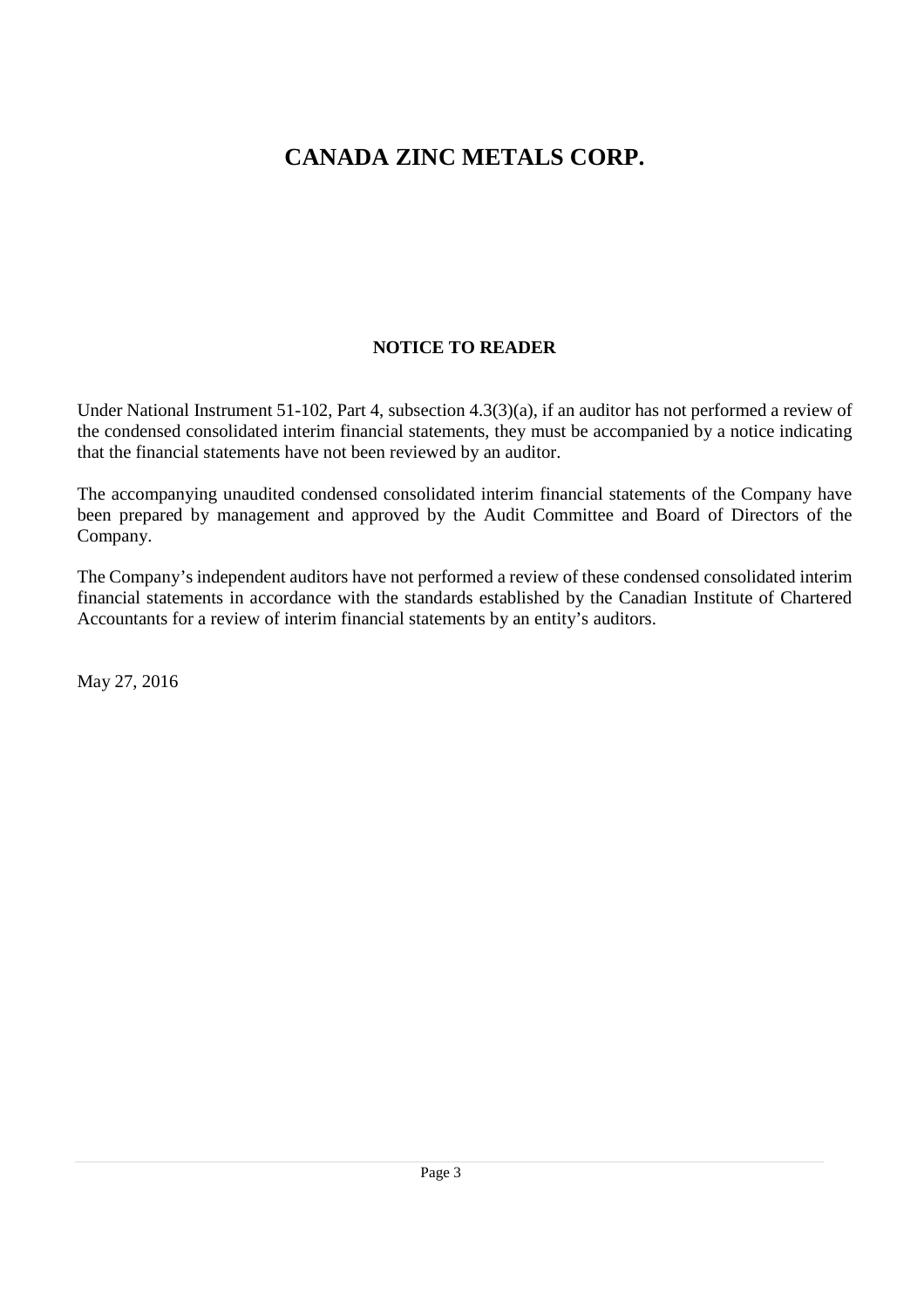Condensed Consolidated Interim Statements of Financial Position As at March 31, 2016 and June 30, 2015 (Expressed in Canadian Dollars - Unaudited)

|                                        | <b>Note</b> | March 31, 2016 |                | June 30, 2015    |
|----------------------------------------|-------------|----------------|----------------|------------------|
|                                        |             |                | (unaudited)    | (audited)        |
| <b>Assets</b>                          |             |                |                |                  |
| Current assets                         |             |                |                |                  |
| Cash                                   |             | \$             | 4,850,264      | \$<br>9,068,599  |
| Receivables                            | 3           |                | 102,818        | 65,283           |
| Prepaid expenses                       |             |                | 27,690         | 44,280           |
| Marketable securities                  | 4           |                | 82,238         | 48,245           |
| Investment                             | 5           |                | 2,009,180      | 1,016,968        |
|                                        |             |                | 7,072,190      | 10,243,375       |
| Other assets                           | 6           |                | 332,500        | 332,500          |
| Equipment and leasehold improvements   | 9           |                | 433,866        | 496,779          |
| Refundable deposit                     |             |                | 75,000         | 98,429           |
| Exploration and evaluation assets      | 10          |                | 69,856,707     | 68,240,754       |
|                                        |             | \$             | 77,770,263     | \$<br>79,411,837 |
| <b>Liabilities and Equity</b>          |             |                |                |                  |
| <b>Current liabilities</b>             |             |                |                |                  |
| Trade payables and accrued liabilities | 7           | \$             | 79,207         | \$<br>621,448    |
| Due to related parties                 | 13          |                | 671            |                  |
| Flow-through premium liability         | 8           |                |                | 136,725          |
|                                        |             |                | 79,878         | 758,173          |
| Deferred income tax liability          |             |                | 1,877,000      | 1,877,000        |
| <b>Equity</b>                          |             |                |                |                  |
| Capital stock                          | 11          |                | 97,021,598     | 97,088,570       |
| Reserves                               | 11          |                | 13,059,656     | 13,004,220       |
| Deficit                                |             |                | (34, 186, 652) | (31, 661, 766)   |
| Accumulated other comprehensive loss   |             |                | (81, 217)      | (1,654,360)      |
|                                        |             |                | 75,813,385     | 76,776,664       |
|                                        |             | \$             | 77,770,263     | \$<br>79,411,837 |

**Nature and continuance of operations** (Note 1)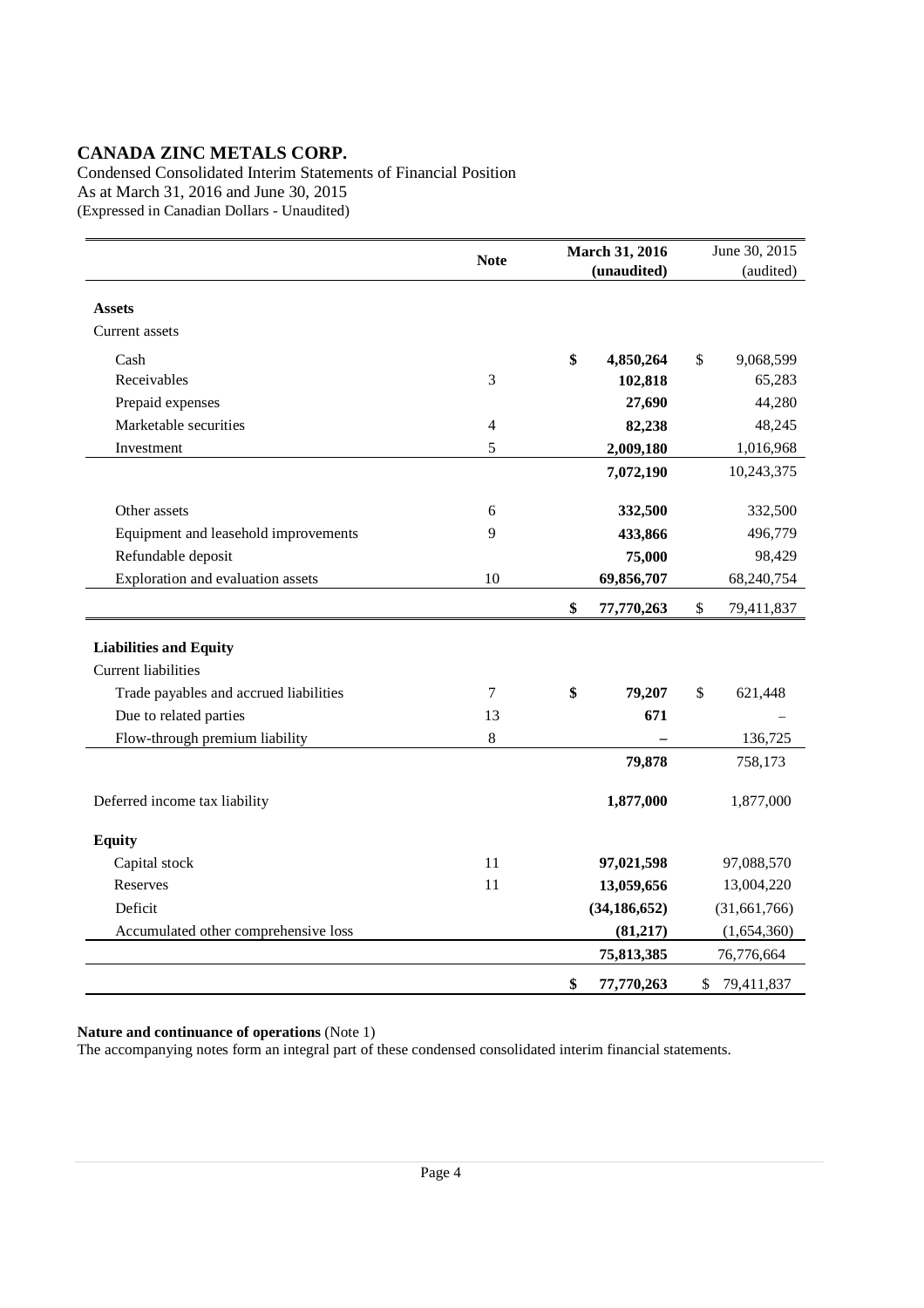### Condensed Consolidated Interim Statements of Changes in Equity

(Expressed in Canadian Dollars - Unaudited)

|                                    |                |                            |                              | Capital Stock            |                           |                       |                          |                     |                                               |                     |
|------------------------------------|----------------|----------------------------|------------------------------|--------------------------|---------------------------|-----------------------|--------------------------|---------------------|-----------------------------------------------|---------------------|
|                                    | Note           | Number of<br>common shares | Number of<br>treasury shares | Common<br>shares amount  | Treasury shares<br>amount | Reserves<br>(Note 11) |                          | Deficit             | Accumulated<br>other<br>comprehensive<br>loss | <b>Total Equity</b> |
| <b>Balance, June 30, 2014</b>      |                | 148,956,368                | $(114,500)$ \$               | 95,404,919               | -S<br>(37, 652)           | 12,289,609            | <sup>\$</sup>            | (29,741,306)        | (1,404,661)<br><sup>\$</sup>                  | 76,510,909          |
| Private placement                  | 11             | 580,750                    |                              | 290,375                  |                           |                       |                          |                     |                                               | 290,375             |
| Flow-through private placements    | 11             | 2,943,310                  |                              | 1,618,821                |                           |                       |                          |                     |                                               | 1,618,821           |
| Flow-through premium liability     | 8              |                            | $\overline{\phantom{0}}$     | (147, 165)               |                           |                       |                          |                     |                                               | (147, 165)          |
| Share issuance costs               | 11             |                            |                              | (96, 335)                |                           |                       |                          |                     |                                               | (96, 335)           |
| Exercise of options                | 11             | 200,000                    |                              | 143,169                  |                           | (63,169)              |                          |                     |                                               | 80,000              |
| Treasury shares cancelled          | 11             | (117,000)                  | 117,000                      | (75, 341)                | 38,482                    | 36,859                |                          |                     | $\overline{\phantom{0}}$                      |                     |
| Treasury shares repurchased        | 11             | $\equiv$                   | (141,500)                    |                          | (49, 183)                 |                       |                          |                     |                                               | (49, 183)           |
| Share-based compensation           | 11             |                            |                              |                          |                           | 25,088                |                          |                     |                                               | 25,088              |
| Change in fair value of securities | $\overline{4}$ |                            |                              |                          |                           |                       |                          |                     | (225, 286)                                    | (225, 286)          |
| Net loss for the period            |                | $\overline{\phantom{0}}$   | $\overline{\phantom{0}}$     |                          | $\overline{\phantom{m}}$  |                       | $\overline{\phantom{0}}$ | (1,128,441)         |                                               | (1,128,441)         |
| Balance, March 31, 2015            |                | 152,563,428                | (139,000)                    | 97,138,443               | (48, 353)                 | 12,288,387            |                          | (30,869,747)        | (1,629,947)                                   | 76,878,783          |
| Treasury shares repurchased        | 11             |                            | (6,000)                      | $\overline{\phantom{0}}$ | (1,520)                   |                       |                          |                     |                                               | (1,520)             |
| Share-based compensation           | 11             |                            |                              |                          | $\qquad \qquad -$         | 715,833               |                          |                     |                                               | 715,833             |
| Change in fair value of securities | 4              |                            |                              |                          |                           |                       |                          |                     | (24, 413)                                     | (24, 413)           |
| Net loss for the period            |                |                            |                              |                          |                           |                       |                          | (792, 019)          |                                               | (792, 019)          |
| <b>Balance, June 30, 2015</b>      |                | 152,563,428                | (145,000)                    | 97,138,443               | (49, 873)                 | 13,004,220            |                          | (31,661,766)        | (1,654,360)                                   | 76,776,664          |
| Treasury shares cancelled          | 11             | (149,000)                  | 149,000                      | (94, 978)                | 50,808                    | 44,170                |                          |                     |                                               |                     |
| Treasury shares repurchased        | 11             | $\equiv$                   | (157,000)                    |                          | (22, 802)                 |                       |                          |                     |                                               | (22,802)            |
| Share-based compensation           | 11             |                            |                              |                          |                           | 11,266                |                          |                     |                                               | 11,266              |
| Change in fair value of securities | $\overline{4}$ |                            |                              |                          |                           |                       |                          |                     | (44, 456)                                     | (44, 456)           |
| Disposal of marketable securities  | 4              |                            |                              |                          |                           |                       |                          | (1,617,599)         | 1,617,599                                     |                     |
| Net loss for the period            |                |                            |                              |                          |                           |                       |                          | (907, 287)          |                                               | (907, 287)          |
| Balance, March 31, 2016            |                | 152,414,428                | (153,000)                    | 97,043,465<br>\$         | (21, 867)<br>-\$          | 13,059,656<br>\$      | \$                       | $(34, 186, 652)$ \$ | (81,217)                                      | 75,813,385<br>\$    |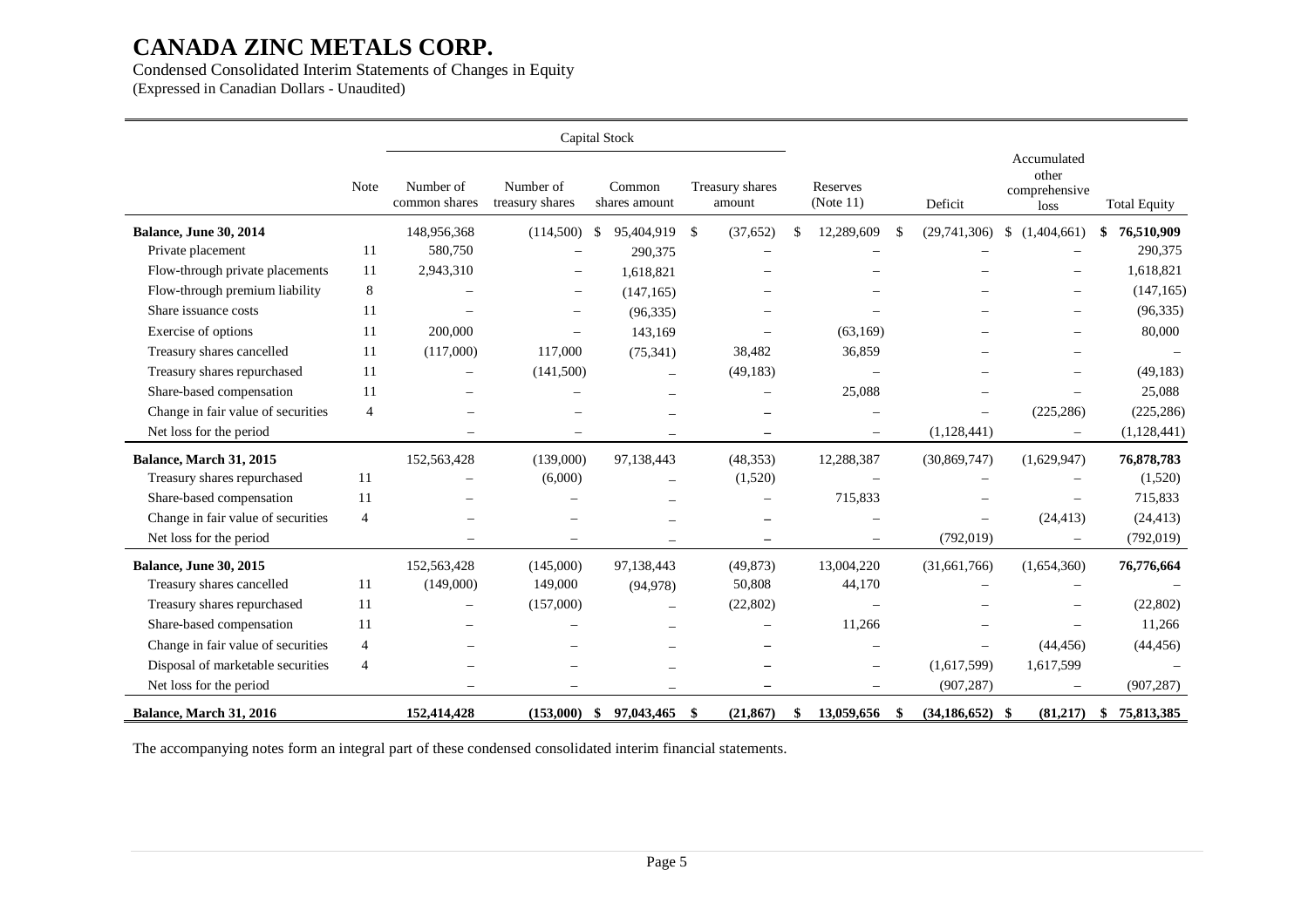Condensed Consolidated Interim Statements of Operations and Comprehensive Loss (Expressed in Canadian Dollars - Unaudited)

|                                                                     |                          |                 | Three months ended<br>March 31, |                  | Nine months ended<br>March 31, |
|---------------------------------------------------------------------|--------------------------|-----------------|---------------------------------|------------------|--------------------------------|
|                                                                     | <b>Note</b>              | 2016            | 2015                            | 2016             | 2015                           |
| <b>ADMINISTRATION</b><br><b>EXPENSES</b>                            |                          |                 |                                 |                  |                                |
| Administration                                                      | 13                       | \$<br>15,000    | \$<br>15,000                    | \$<br>45,000     | \$<br>45,000                   |
| Bank charges and interest                                           |                          | 312             | 388                             | 1,393            | 1,700                          |
| Bonuses (recovery)                                                  | 13                       | (833)           |                                 | 11,067           | 38,184                         |
| Consulting                                                          |                          | 41,251          | 8,750                           | 66,875           | 45,876                         |
| Depreciation                                                        | 9                        | 1,523           | 1,951                           | 4,618            | 3,914                          |
| Directors' fees                                                     | 13                       | 10,000          | 12,500                          | 30,000           | 37,500                         |
| Flow-through taxes (recovery)                                       | 8                        | 2               |                                 | 262              | (3,005)                        |
| Investor relations                                                  |                          | 449             | 624                             | 2,340            | 4,899                          |
| Management fees                                                     | 13                       | 88,500          | 88,500                          | 265,500          | 265,500                        |
| Marketing                                                           |                          |                 |                                 | 15,402           | 215,550                        |
| Office and miscellaneous                                            |                          | 19,130          | 15,166                          | 56,850           | 58,602                         |
| Professional fees                                                   |                          | 625             | 362                             | 2,345            | 7,012                          |
| Regulatory fees                                                     |                          | 1,725           | 2,350                           | 11,254           | 12,029                         |
| Rent                                                                |                          | 28,527          | 19,972                          | 86,360           | 62,566                         |
| Share-based compensation                                            | 11                       | 3,728           | 3,116                           | 11,266           | 25,088                         |
| Transfer agent fees                                                 |                          | 1,459           | 1,522                           | 4,004            | 8,607                          |
| Travel and promotion                                                |                          | 25,400          | 63,917                          | 100,750          | 197,628                        |
| Wages and benefits                                                  |                          | 130,837         | 117,473                         | 369,479          | 344,725                        |
| Loss before other items                                             |                          | (367, 635)      | (351,591)                       | (1,084,765)      | (1,371,375)                    |
| <b>OTHER ITEMS</b>                                                  |                          |                 |                                 |                  |                                |
| Interest income                                                     |                          | 19,313          | 40,375                          | 73,268           | 129,196                        |
| Loss on sale of marketable<br>securities<br>Write-off of marketable | 4                        |                 |                                 | (8,795)          |                                |
| securities                                                          | 4                        |                 |                                 | (23,720)         |                                |
|                                                                     |                          | 19,313          | 40,375                          | 40,753           | 129,196                        |
| Loss before income taxes                                            |                          | (348,322)       | (311,216)                       | (1,044,012)      | (1,242,179)                    |
| Deferred income tax recovery                                        | 8                        |                 | 20,040                          | 136,725          | 113,738                        |
| Loss before comprehensive loss                                      |                          | (348, 322)      | (291, 176)                      | (907, 287)       | (1, 128, 441)                  |
| Adjustment for change in fair<br>value of marketable<br>securities  | $\overline{\mathcal{A}}$ | (13,686)        | (105,983)                       | (44, 456)        | (225, 286)                     |
| Comprehensive loss for the period                                   |                          | \$<br>(362,008) | \$<br>(397, 159)                | \$<br>(951, 743) | \$<br>(1, 353, 727)            |
| Basic and diluted loss per share                                    |                          | \$<br>(0.002)   | \$<br>(0.002)                   | \$<br>(0.006)    | \$<br>(0.007)                  |
| Weighted average number of<br>common shares outstanding             |                          | 152,414,428     | 152,563,428                     | 152,423,097      | 151,345,161                    |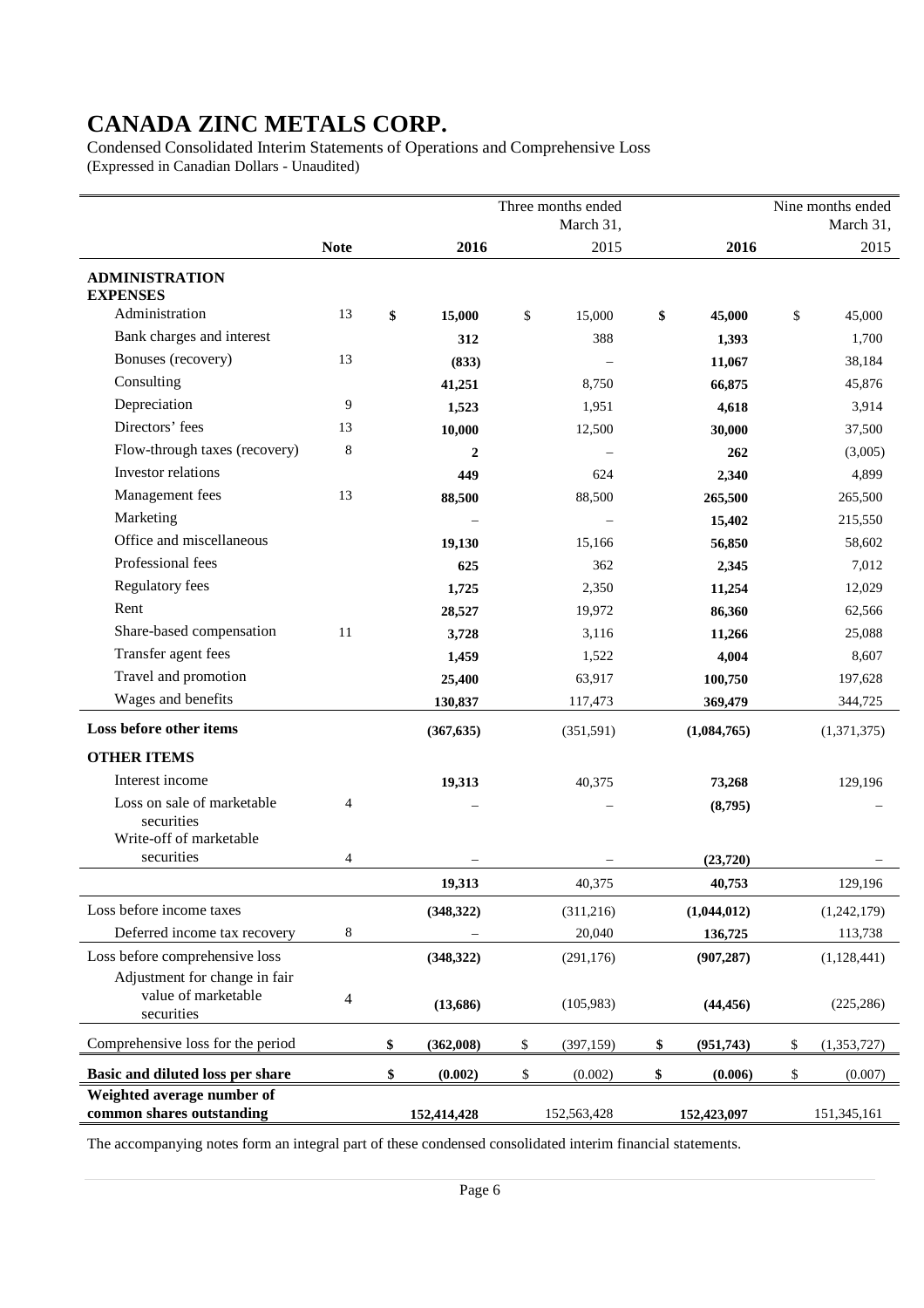Condensed Consolidated Interim Statements of Cash Flows (Expressed in Canadian Dollars - Unaudited)

|                                                    |                        | Nine months ended March 31, |
|----------------------------------------------------|------------------------|-----------------------------|
|                                                    | 2016                   | 2015                        |
| <b>CASH FLOWS FROM OPERATING ACTIVITIES</b>        |                        |                             |
| Net loss for the period                            | \$<br>(907, 287)<br>\$ | (1,128,441)                 |
| Items not affecting cash:                          |                        |                             |
| Depreciation                                       | 4,618                  | 3,914                       |
| Interest accrued on investment                     | (16, 225)              | (11, 921)                   |
| Loss on sale of marketable securities              | 8,795                  |                             |
| Share-based compensation                           | 11,266                 | 25,088                      |
| Write-off of marketable securities                 | 23,720                 |                             |
| Deferred income tax recovery                       | (136, 725)             | (113, 738)                  |
| Changes in non-cash working capital items:         |                        |                             |
| Receivables                                        | 47,756                 | 81,577                      |
| Prepaid expenses                                   | 16,590                 | 7,830                       |
| Accounts payable and accrued liabilities           | (111,508)              | (69, 196)                   |
| Due to related parties                             | 671                    |                             |
| Cash used in operating activities                  | (1,058,329)            | (1,204,887)                 |
|                                                    |                        |                             |
| <b>CASH FLOWS FROM INVESTING ACTIVITIES</b>        |                        |                             |
| Investments, net                                   | (975, 988)             |                             |
| Marketable securities, net                         | (110, 964)             | (42, 148)<br>341,021        |
| Exploration tax credits recovered                  | 23,429                 | 23,429                      |
| Refundable deposit                                 | (34,213)               | (7,619)                     |
| Equipment and leasehold improvements               |                        | (1,346,346)                 |
| Exploration and evaluation asset costs             | (2,039,468)            |                             |
| Cash used in investing activities                  | (3,137,204)            | (1,031,663)                 |
| <b>CASH FLOWS FROM FINANCING ACTIVITIES</b>        |                        |                             |
| Issuance of capital stock, net of issuance costs   |                        | 1,892,861                   |
| Common shares repurchased                          | (22, 802)              | (49, 183)                   |
|                                                    |                        |                             |
| Cash generated from (used in) financing activities | (22, 802)              | 1,843,678                   |
| Change in cash during the period                   | (4,218,335)            | (392, 872)                  |
| Cash, beginning of period                          | 9,068,599              | 10,558,472                  |
| Cash, end of period                                | \$<br>\$<br>4,850,264  | 10,165,600                  |

Supplemental disclosure with respect to cash flows (Note 12)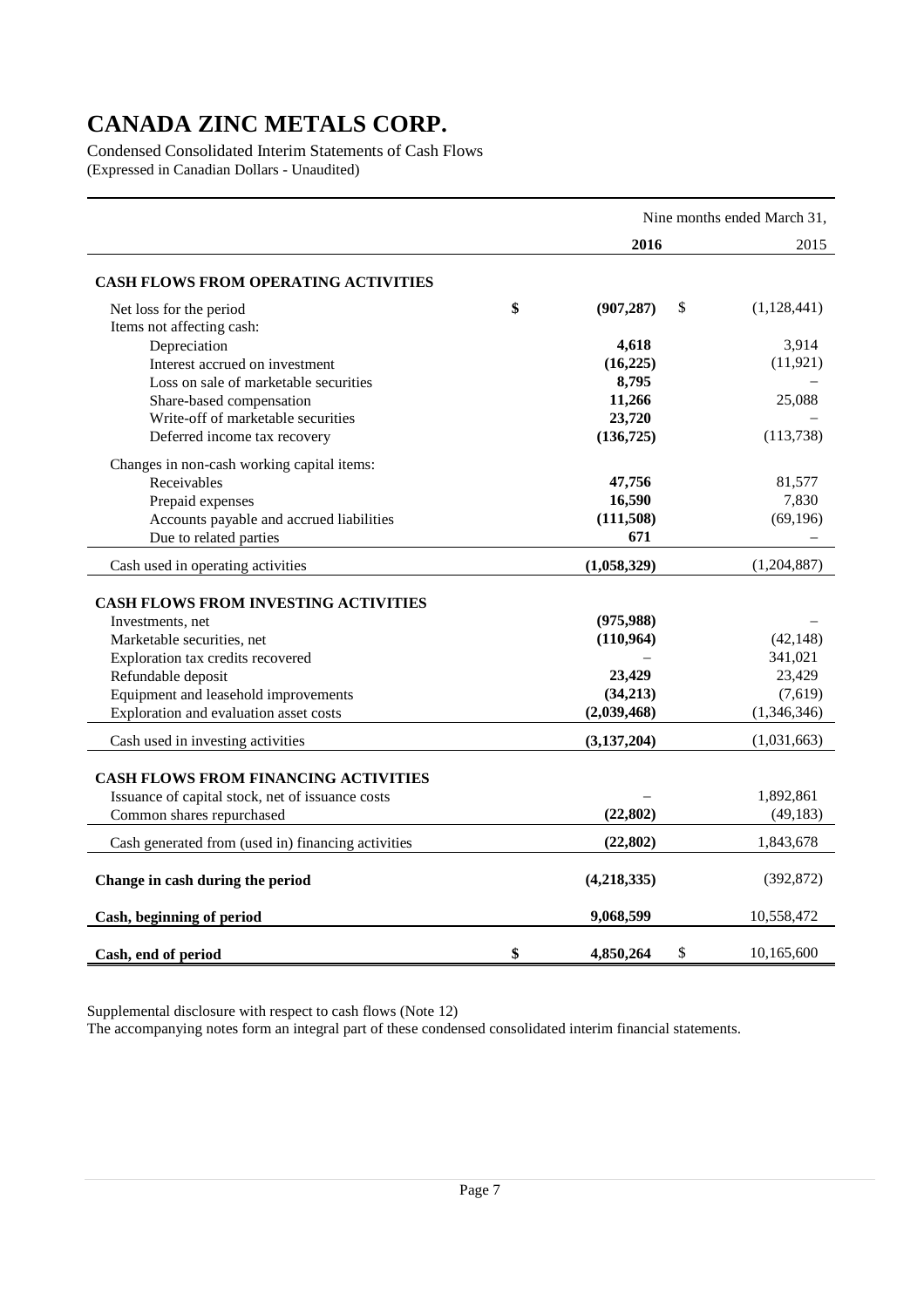Notes to Condensed Consolidated Interim Financial Statements For the nine months ended March 31, 2016 and 2015 (Expressed in Canadian Dollars, unless otherwise stated) (Unaudited, prepared by management)

### **1. NATURE AND CONTINUANCE OF OPERATIONS**

Canada Zinc Metals Corp. (the "Company") is incorporated under the laws of the Province of British Columbia. The Company operates in one business segment, that being the exploration and evaluation of resource properties in Canada, and has not yet determined whether these properties contain ore reserves that are economically recoverable. The recoverability of the amounts shown for exploration and evaluation assets is dependent upon the existence of economically recoverable reserves, the ability of the Company to obtain necessary financing to complete their development, and upon future profitable production.

The Company's head office and principal address is Suite 2050-1055 West Georgia Street, PO Box 11121, Royal Centre, Vancouver, BC V6E 3P3. The registered and records office is Suite 700-595 Burrard St., PO Box 49290, Vancouver, BC V7X 1S8.

These consolidated financial statements have been prepared on a going concern basis, which presumes that the Company will be able to realize its assets and discharge its liabilities in the normal course of business for the foreseeable future. The Company has incurred losses since its inception and the ability of the Company to continue as a going-concern depends upon its ability to raise adequate financing and to commence profitable operations in the future.

While the Company has been successful in obtaining its required financing in the past, mainly through the issuance of equity capital, there is no assurance that such financing will be available or be available on favorable terms. An inability to raise additional financing may impact the future assessment of the Company as a going concern. The consolidated financial statements do not include adjustments to amounts and classifications of assets and liabilities that might be necessary should the Company be unable to continue operations.

At March 31, 2016, the Company has a positive working capital position of \$6,992,312 (June 30, 2015 - \$9,485,202). Management believes the Company has sufficient working capital to maintain its operations and its activities for the next fiscal year.

### **2. SIGNIFICANT ACCOUNTING POLICIES AND BASIS OF PREPARATION**

These financial statements were authorized for issue on May 27, 2016 by the directors of the Company.

### *Statement of compliance*

These condensed consolidated interim financial statements have been prepared in accordance with International Accounting Standard 34, Interim Financial Reporting ("IAS 34") using accounting policies consistent with International Financial Reporting Standards ("IFRS") as issued by the International Accounting Standards Board ("IASB").

These condensed consolidated interim financial statements have been prepared using accounting policies consistent with those used in the Company's annual financial statements for the year ended June 30, 2015 except for new standards, interpretations and amendments mandatory effective for the first time from July 1, 2015.

It is therefore recommended that these condensed interim financial statements be read in conjunction with the Company's audited consolidated financial statements for the year ended June 30, 2015.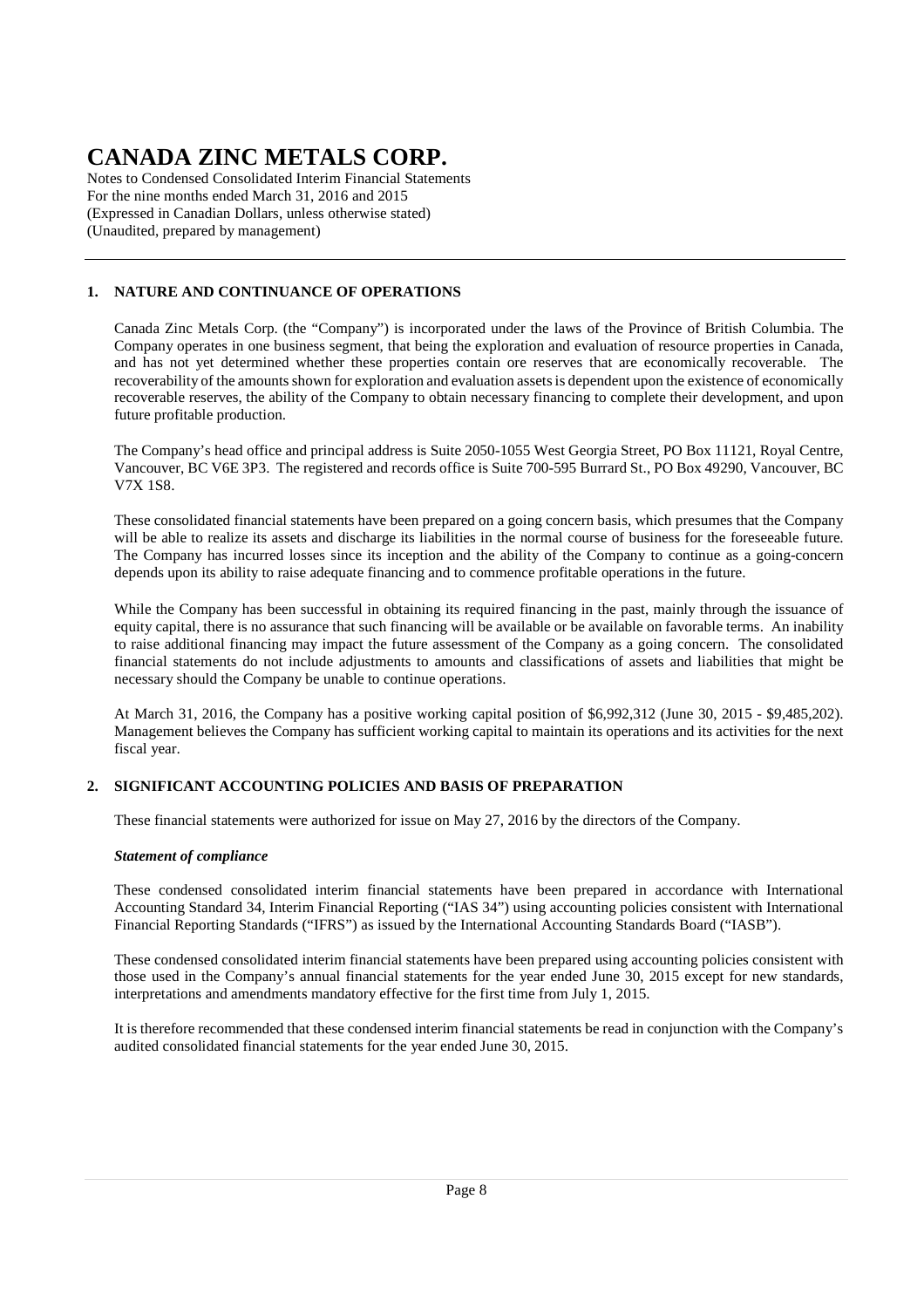Notes to Condensed Consolidated Interim Financial Statements For the nine months ended March 31, 2016 and 2015 (Expressed in Canadian Dollars, unless otherwise stated) (Unaudited, prepared by management)

### **2. SIGNIFICANT ACCOUNTING POLICIES AND BASIS OF PREPARATION** (cont'd)

### *Basis of Preparation*

These condensed consolidated interim financial statements of the Company have been prepared on an accrual basis except for certain cash flow information and are based on historical costs, except for certain financial instruments classified as financial instruments at fair value through profit and loss or available-for-sale which are stated at their fair value. The consolidated interim financial statements are presented in Canadian dollars unless otherwise noted, which is also the functional currency of the Company and its subsidiary.

The accounting policies chosen by the Company have been applied consistently to all periods presented.

### *Principles of consolidation*

These condensed consolidated interim financial statements include amounts of the Company and its wholly owned subsidiary Ecstall Mining Corp. ("Ecstall"), a company incorporated under the laws of the Province of British Columbia and engaged in the exploration and evaluation of resource properties.

Subsidiaries are corporations in which the Company is able to control the financial operating, investing and financing activities and policies, which is the authority usually connected with holding majority voting rights. The consolidated financial statements include the accounts of the Company and its controlled entity from the date on which control was acquired. Ecstall uses the same reporting period and the same accounting policies as the Company.

All inter-entity balances and transactions, including unrealized profits and losses arising from inter-company transactions, have been eliminated in full on consolidation.

### *New standards and interpretations issued but not yet effective*

Certain new standards, interpretations, amendments and improvements to existing standards were issued by the IASB or IFRIC that are mandatory for future accounting periods. The following have not yet been adopted by the Company and are being evaluated to determine their impact.

- IFRS 9: New standard that replaced IAS 39 for classification and measurement, tentatively effective for annual periods beginning on or after January 1, 2018.
- IFRS 15 Revenue from contracts with customers, the standard on revenue from contracts with customers was issued on May 28, 2014 and is effective for annual reporting periods beginning on or after January 1, 2018 for public entities with early adoption permitted.

### *Significant accounting judgements, estimates and assumptions*

The preparation of financial statements in conformity with IFRS requires management to make judgments, estimates and assumptions that affect the reported amount of assets and liabilities and the disclosure of contingent liabilities at the date of the financial statements and the reported amount of expenses during the reporting period.

Estimates and assumptions are continuously evaluated and are based on management's experience and other factors, including expectations of future events that are believed to be reasonable under the circumstances. However, actual outcomes can differ from these estimates.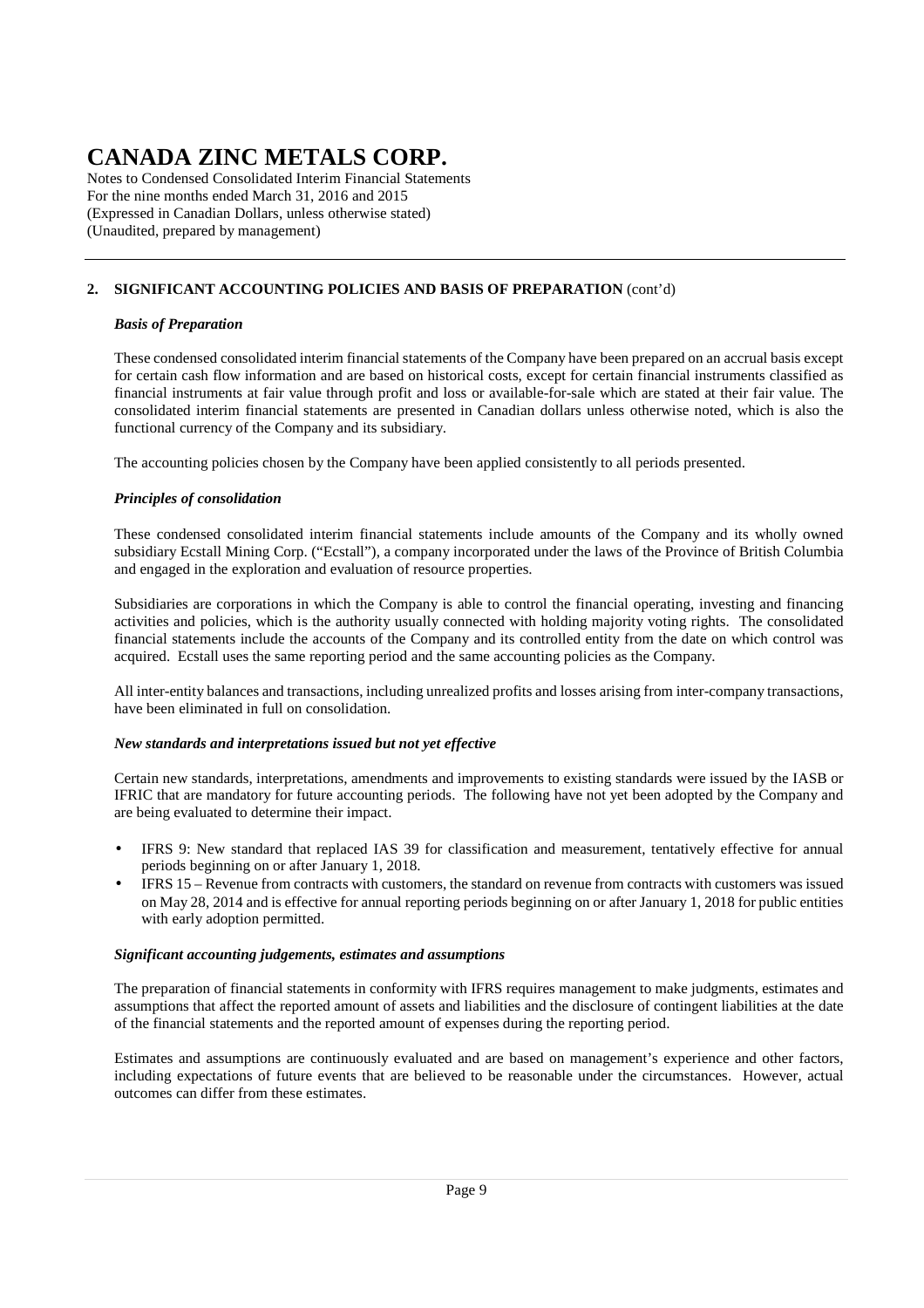Notes to Condensed Consolidated Interim Financial Statements For the nine months ended March 31, 2016 and 2015 (Expressed in Canadian Dollars, unless otherwise stated) (Unaudited, prepared by management)

### **2. SIGNIFICANT ACCOUNTING POLICIES AND BASIS OF PREPARATION** (cont'd)

#### **Critical judgments**

The preparation of our consolidated financial statements requires us to make judgments regarding the going concern of the Company as discussed in Note 1.

#### **Key Sources of Estimation Uncertainty**

Significant estimates made by management affecting our consolidated financial statements include:

#### *Share-based compensation*

We measure our share-based compensation expense by reference to the fair value of the stock options at the date at which they are granted. Estimating fair value for granted stock options requires determining the most appropriate valuation model which is dependent on the terms and conditions of the grant. This estimate also requires determining the most appropriate inputs to the valuation model including the expected life of the option, volatility, dividend yield, and rate of forfeitures and making assumption about them. The value of the share-based compensation expense for the year along with the assumptions and model used for estimating fair value for share-based compensation transactions are disclosed in Note 11.

#### *Financial instruments*

The fair values of financial instruments are estimated based upon market and third party inputs. These estimates are subject to change with fluctuations in commodity prices, interest rates, foreign currency exchange rates and estimates of non-performance risk.

#### *Deferred tax assets & liabilities*

The measurement of deferred income tax provision is subject to uncertainty associated with the timing of future events and changes in legislation, tax rates and interpretations by tax authorities. The estimation of taxes includes evaluating the recoverability of deferred tax assets based on an assessment of the Company's ability to utilize the underlying future tax deductions against future taxable income prior to expiry of those deductions.

Management assesses whether it is probable that some or all of the deferred income tax assets will not be realized. The ultimate realization of deferred tax assets is dependent upon the generation of future taxable income, which in turn is dependent upon the successful operations of the Company. To the extent that management's assessment of the Company's ability to utilize future tax deductions changes, the Company would be required to recognize more or fewer deferred tax assets, and deferred tax provisions or recoveries could be affected.

### *Useful life of equipment and leasehold improvements*

Each significant component of an item of Equipment and Leasehold improvements is depreciated over its estimated useful life. Estimated useful lives are determined based on current facts and past experience, and take into consideration the anticipated physical life of the asset, existing long-term sales agreements and contracts, current and forecasted demand, the potential for technological obsolescence, and regulations.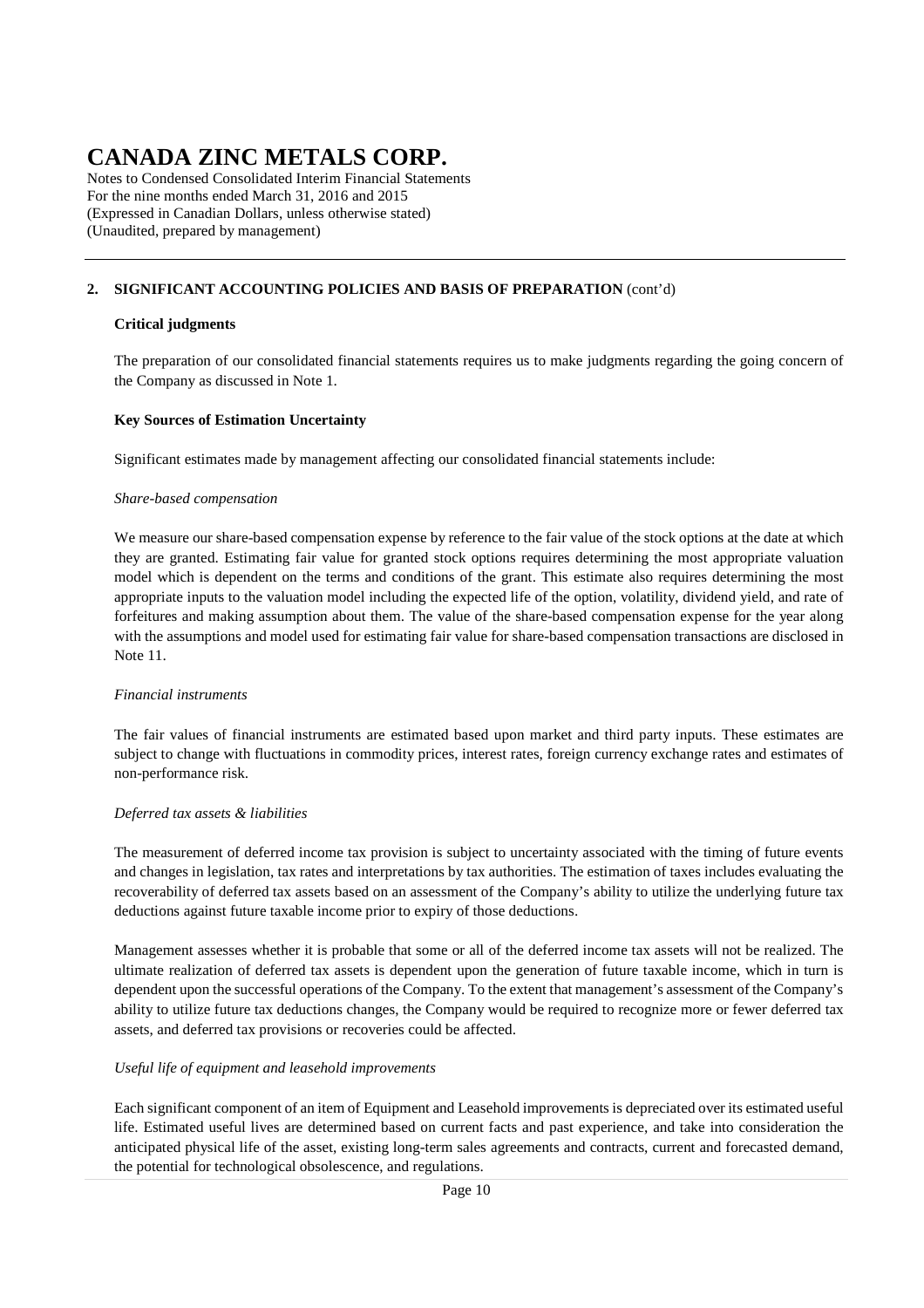Notes to Condensed Consolidated Interim Financial Statements For the nine months ended March 31, 2016 and 2015 (Expressed in Canadian Dollars, unless otherwise stated) (Unaudited, prepared by management)

### **2. SIGNIFICANT ACCOUNTING POLICIES AND BASIS OF PREPARATION** (cont'd)

### *Significant accounting judgements, estimates and assumptions (cont'd)*

*Carrying value and recoverability of exploration and evaluation assets* 

The carrying amount of Company's exploration and evaluation assets does not necessarily represent present or future values, and the Company's exploration and evaluation assets have been accounted for under the assumption that the carrying amount will be recoverable. Recoverability is dependent on various factors, including the discovery of economically recoverable reserves, the ability of the Company to obtain the necessary financing to complete the development and upon future profitable production or proceeds from the disposition of the mineral properties themselves. Additionally, there are numerous geological, economic, environmental and regulatory factors and uncertainties that could impact management's assessment as to the overall viability of its properties or to the ability to generate future cash flows necessary to cover or exceed the carrying value of the Company's exploration and evaluation assets.

### *Financial instruments*

All financial instruments are initially recognized at fair value on the statement of financial position. The Company has classified each financial instrument into one of the following categories: (1) financial assets or liabilities at fair value through profit or loss ("FVTPL"), (2) loans and receivables, (3) available-for-sale financial assets, (4) held-to-maturity financial assets, and (5) other financial liabilities. Subsequent measurement of financial instruments is based on their classification.

Financial assets and liabilities at FVTPL are subsequently measured at fair value with changes in those fair values recognized in net earnings. "Available-for-sale" financial assets are subsequently measured at fair value with changes in fair value recognized in other comprehensive income (loss), net of tax. "Held-to-maturity" financial assets, "loans and receivables", and "other financial liabilities" are subsequently measured at amortized cost using the effective interest method.

The Company uses the following hierarchy for determining and disclosing the fair value of the financial instruments by valuation technique:

- i) Level 1 Applies to assets or liabilities for which there are quoted prices in active markets for identical assets or liabilities.
- ii) Level 2 Applies to assets or liabilities for which there are inputs other than quoted prices included in Level 1 that are observable for the asset or liability, either directly such as quoted prices for similar assets or liabilities in active markets or indirectly such as quoted prices for identical assets or liabilities in markets with insufficient volume or infrequent transactions.
- iii) Level 3 Applies to assets or liabilities for which there are unobservable market data.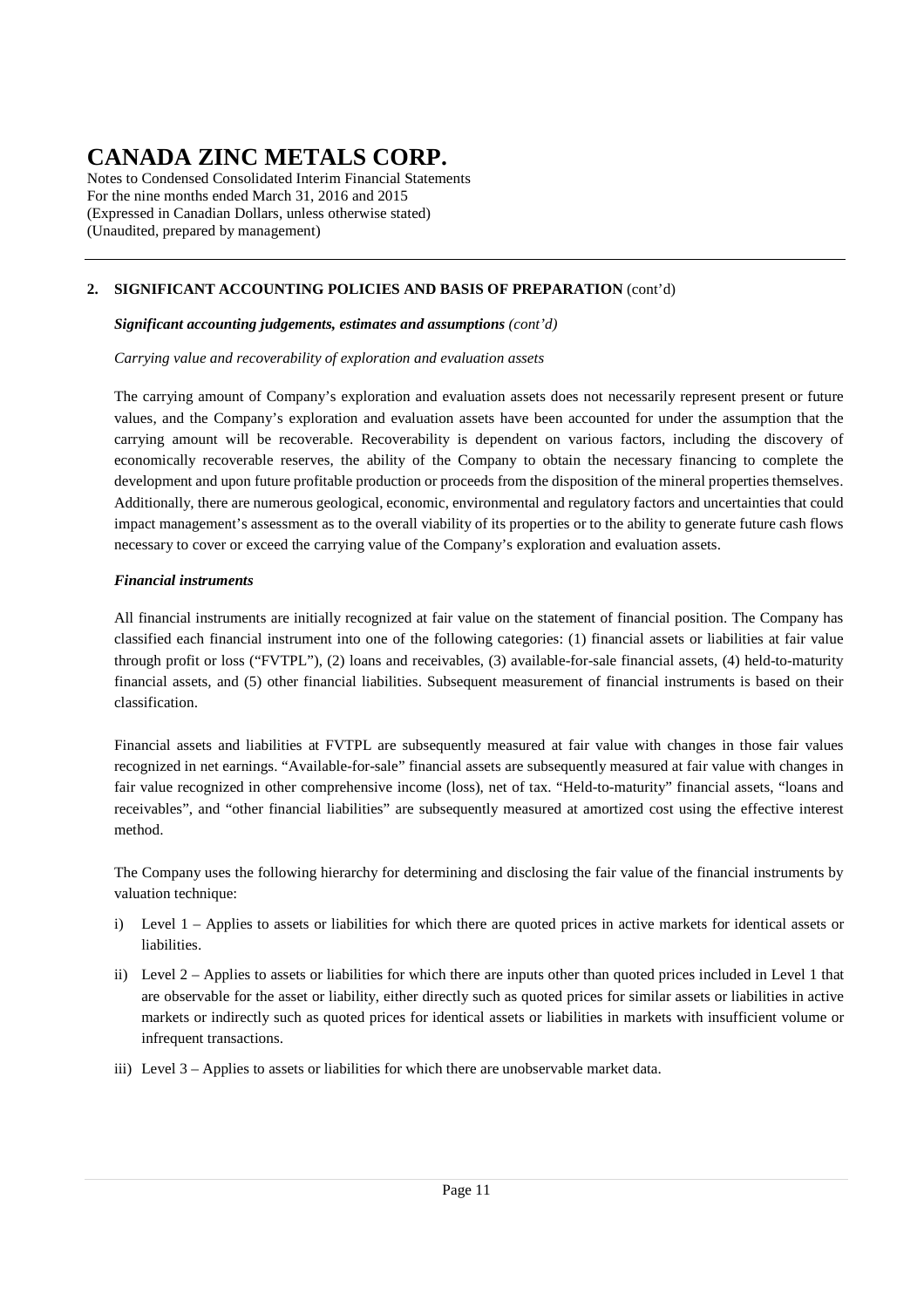Notes to Condensed Consolidated Interim Financial Statements For the nine months ended March 31, 2016 and 2015 (Expressed in Canadian Dollars, unless otherwise stated) (Unaudited, prepared by management)

### **2. SIGNIFICANT ACCOUNTING POLICIES AND BASIS OF PREPARATION** (cont'd)

*Significant accounting judgements, estimates and assumptions (cont'd)*

*Financial instruments (cont'd)*

Cash, investment and marketable securities have been measured at fair value using Level 1 inputs.

The Company has classified its cash and investment as at FVTPL. Marketable securities are classified as available-forsale. Receivables, excluding GST receivable and exploration tax credit, and refundable deposit are classified as loans and receivables, and trade payables and accrued liabilities and due to related parties are classified as other financial liabilities, all of which are measured at amortized cost.

The Company's financial instruments at March 31, 2016 are as follows:

|                                        | Loans &<br>receivables |    | Available for<br>sale    | Fair Value<br>through Profit<br>or Loss |           |               | <i>Other</i><br>financial<br>liabilities |
|----------------------------------------|------------------------|----|--------------------------|-----------------------------------------|-----------|---------------|------------------------------------------|
| <b>Financial assets</b>                |                        |    |                          |                                         |           |               |                                          |
| Cash                                   | \$                     | -S | $\overline{\phantom{0}}$ | \$                                      | 4,850,264 | - \$          |                                          |
| Receivables                            | 2.096                  |    | -                        |                                         |           |               |                                          |
| Marketable securities                  |                        |    | 82,238                   |                                         |           |               |                                          |
| Investment                             |                        |    |                          |                                         | 2,009,180 |               |                                          |
| Refundable deposit                     | 75,000                 |    |                          |                                         |           |               |                                          |
| <b>Financial liabilities</b>           |                        |    |                          |                                         |           |               |                                          |
| Trade payables and accrued liabilities |                        |    |                          |                                         |           |               | 79,207                                   |
| Due to related parties                 |                        |    |                          |                                         |           |               | 671                                      |
|                                        | \$<br>77,096           |    | 82,238                   | \$                                      | 6,859,444 | <sup>\$</sup> | 79,878                                   |

Unless otherwise disclosed their carrying values approximate their fair values due to the short term nature of these instruments.

### **3. RECEIVABLES**

|                                              |    | March 31, 2016 | June 30, 2015 |
|----------------------------------------------|----|----------------|---------------|
| Accrued interest (Note 6)                    | \$ | 2.096          | 397           |
| Government Sales Tax credits                 |    | 15,431         | 64.886        |
| Exploration tax credit recoverable (Note 10) |    | 85,291*        |               |
|                                              | S  | 102,818        | 65.283        |

\* Received subsequent to March 31, 2016.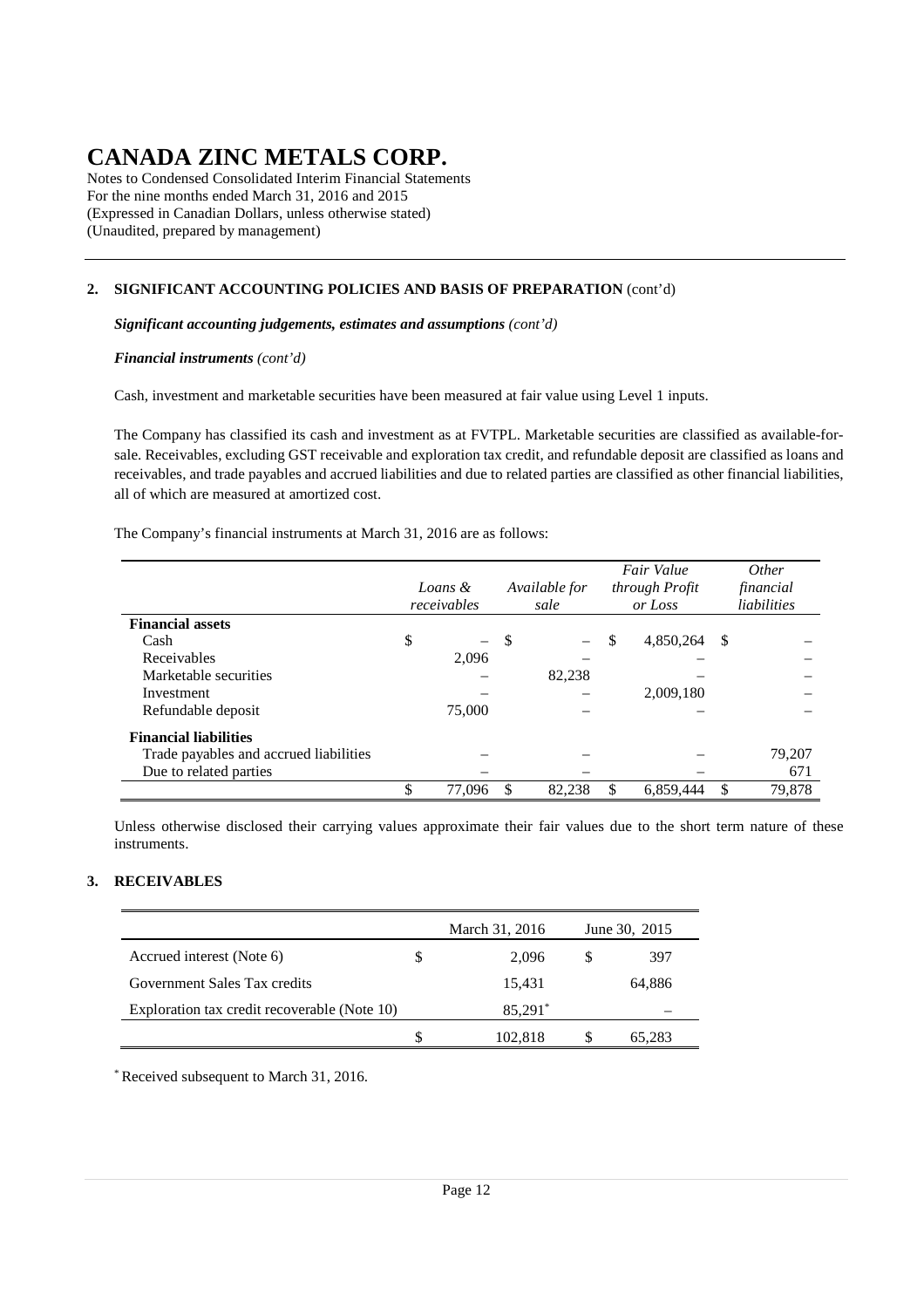Notes to Condensed Consolidated Interim Financial Statements For the nine months ended March 31, 2016 and 2015 (Expressed in Canadian Dollars, unless otherwise stated) (Unaudited, prepared by management)

### **4. MARKETABLE SECURITIES**

The Company holds marketable securities that have been designated as available-for-sale as follows:

|                                                                | March 31, 2016<br>June 30, 2015 |                   |    |           |  |  |  |
|----------------------------------------------------------------|---------------------------------|-------------------|----|-----------|--|--|--|
| Common shares of public companies:                             |                                 |                   |    |           |  |  |  |
| Fair value, beginning of period                                | \$                              | 48.245            | \$ | 255,796   |  |  |  |
| Purchases                                                      |                                 | 115,069           |    | 42,148    |  |  |  |
| <b>Sales</b>                                                   |                                 | $(4,105)^{1}$     |    |           |  |  |  |
| Losses realized on sale                                        |                                 | $(578,629)^1$     |    |           |  |  |  |
| Write-off of marketable securities                             |                                 | $(1,071,485)^2$   |    |           |  |  |  |
| Reclassification of previously recognized<br>unrealized losses |                                 | $1,617,599^{1,2}$ |    |           |  |  |  |
| Unrealized losses                                              |                                 | (44, 456)         |    | (249,699) |  |  |  |
| Fair value, end of period                                      | \$                              | 82,238            | \$ | 48,245    |  |  |  |

(1) During the nine months ended March 31, 2016, the Company realized an aggregate loss of \$578,629 on the sale of marketable securities, which includes a reclassification of previously recognized unrealized losses of \$569,834 in connection to the sold shares from Accumulated Other Comprehensive Losses ("AOCL") to Deficit.

 $^{(2)}$  During the nine months ended March 31, 2016, the Company wrote-off its holdings in a suspended company. As a result, the Company reclassified an accumulated unrealized loss of \$1,047,765 from AOCL to Deficit.

### **5. INVESTMENT**

Investment consists of a highly liquid Canadian dollar denominated non-redeemable guaranteed investment certificate ("GIC") yielding an interest rate of 1.5% per annum maturing December 12, 2016. The counter-party is a financial institution. The investment is classified as a FVTPL financial asset.

On December 7, 2015, the GIC investment matured, and the Company received its principal investment of \$1,000,000 plus accumulated interest of \$24,012. On December 12, 2015, the Company invested \$2,000,000 into a new nonredeemable GIC at an interest rate of 1.5% per annum for a period of 12 months.

At March 31, 2016, the Company held an investment of \$2,000,000 (June 30, 2015 - \$1,000,000) and accrued interest of \$9,180 (June 30, 2015 - \$16,968).

### **6. OTHER ASSETS**

Other assets comprise of reclamation bonds totalling \$332,500 (June 30, 2015 – \$332,500) posted as security deposits with the Government of British Columbia in relation to the Akie and Kechika Regional properties. The reclamation bonds are deposited in GICs through a financial institution and earn an average annual variable interest rate of approximately 0.71% and reinvested on an annual basis immediately at maturity. Interest accrued on the GICs is included in receivables (Note 3).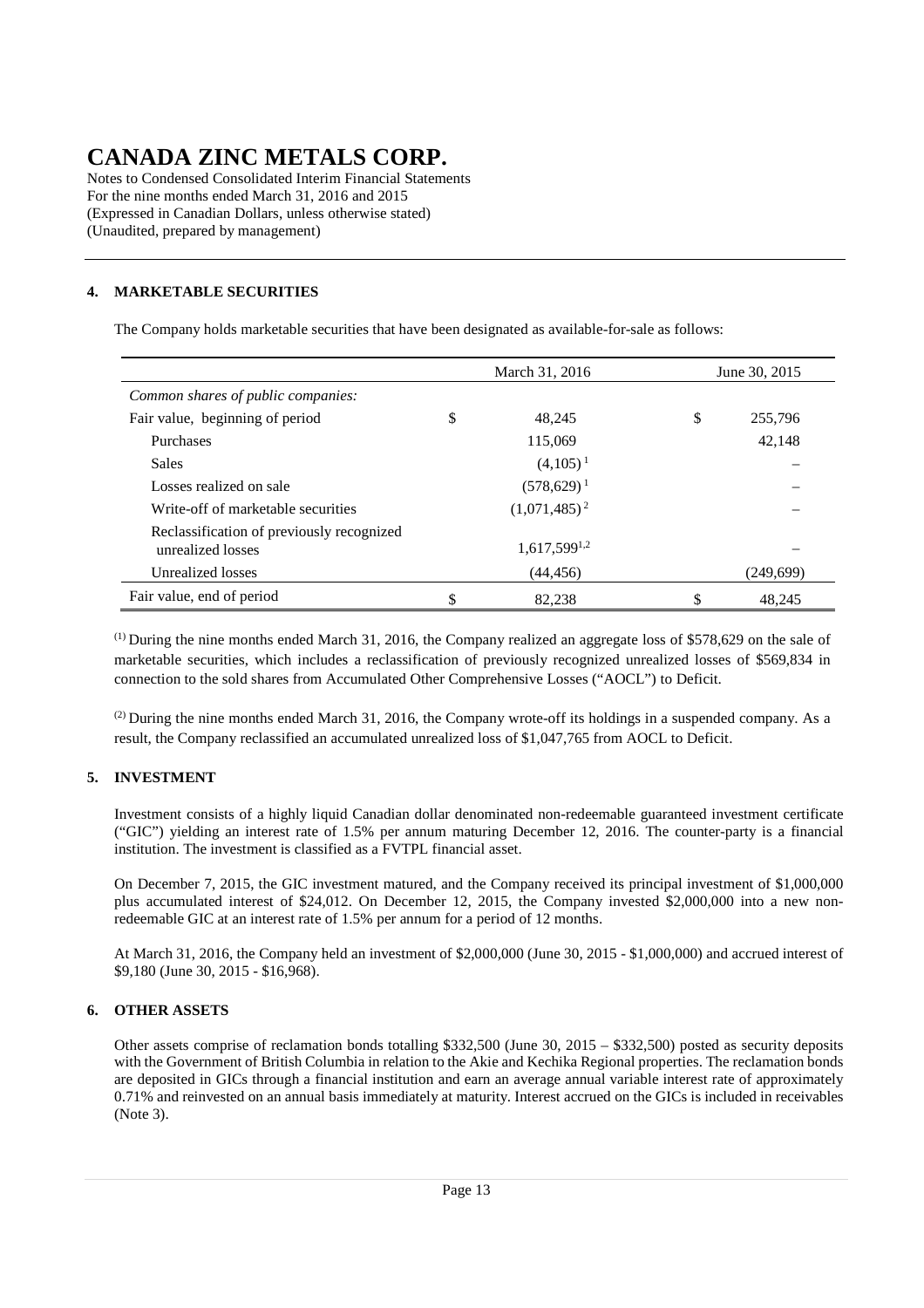Notes to Condensed Consolidated Interim Financial Statements For the nine months ended March 31, 2016 and 2015 (Expressed in Canadian Dollars, unless otherwise stated) (Unaudited, prepared by management)

### **7. TRADE PAYABLES AND ACCRUED LIABILITIES**

|                     | March 31, 2016 | June 30, 2015 |
|---------------------|----------------|---------------|
| Trade payables      | 55.942         | 486,356       |
| Accrued liabilities | 23,265         | 135,092       |
|                     | 79.207         | 621,448       |

### **8. FLOW-THROUGH PREMIUM LIABILITY**

|                              |   | March 31, 2016 | June 30, 2015 |
|------------------------------|---|----------------|---------------|
| Balance, beginning of period | S | 136.725        | 163,498       |
| Recorded                     |   |                | 147,165       |
| Amortized                    |   | (136, 725)     | (173,938)     |
| Balance, end of period       | S |                | 136,725       |

The flow-through liability was recorded in fiscal 2015 in connection with the October 2014 flow-through private placement of 2,943,310 shares (Note 11(b)(iv)) calculated based on an estimated premium of approximately \$0.05 per flow-through share. During the nine months ended March 31, 2016, the Company fully amortised the flow-through liability of \$147,165 after incurring the required exploration expenditures of \$1,618,821 qualifying for the flow-through program.

The flow-through agreements require the Company to renounce certain deductions for Canadian exploration expenditures incurred on the Company's resource properties. When the Company uses the "look-back" rule to renounce exploration expenditures to investors before the Company actually incurs them, the Company is liable for the flowthrough Part XII.6 tax ("FT Tax"). The reconciliations of the accrued and paid FT Tax for the nine months ended March 31, 2016 and the year ended June 30, 2015 are as follows:

|                                         |    | March 31, 2016 | June 30, 2015 |         |  |  |
|-----------------------------------------|----|----------------|---------------|---------|--|--|
| Balance, beginning of period            | \$ | 8,006          | \$            | 5,918   |  |  |
| Accrued                                 |    | 262            |               | 8,006   |  |  |
| Adjustment of previously accrued FT Tax |    |                |               | (3,005) |  |  |
| FT Tax paid                             |    | (8,268)        |               | (2,913) |  |  |
| Balance, end of period                  | S  |                | S             | 8,006   |  |  |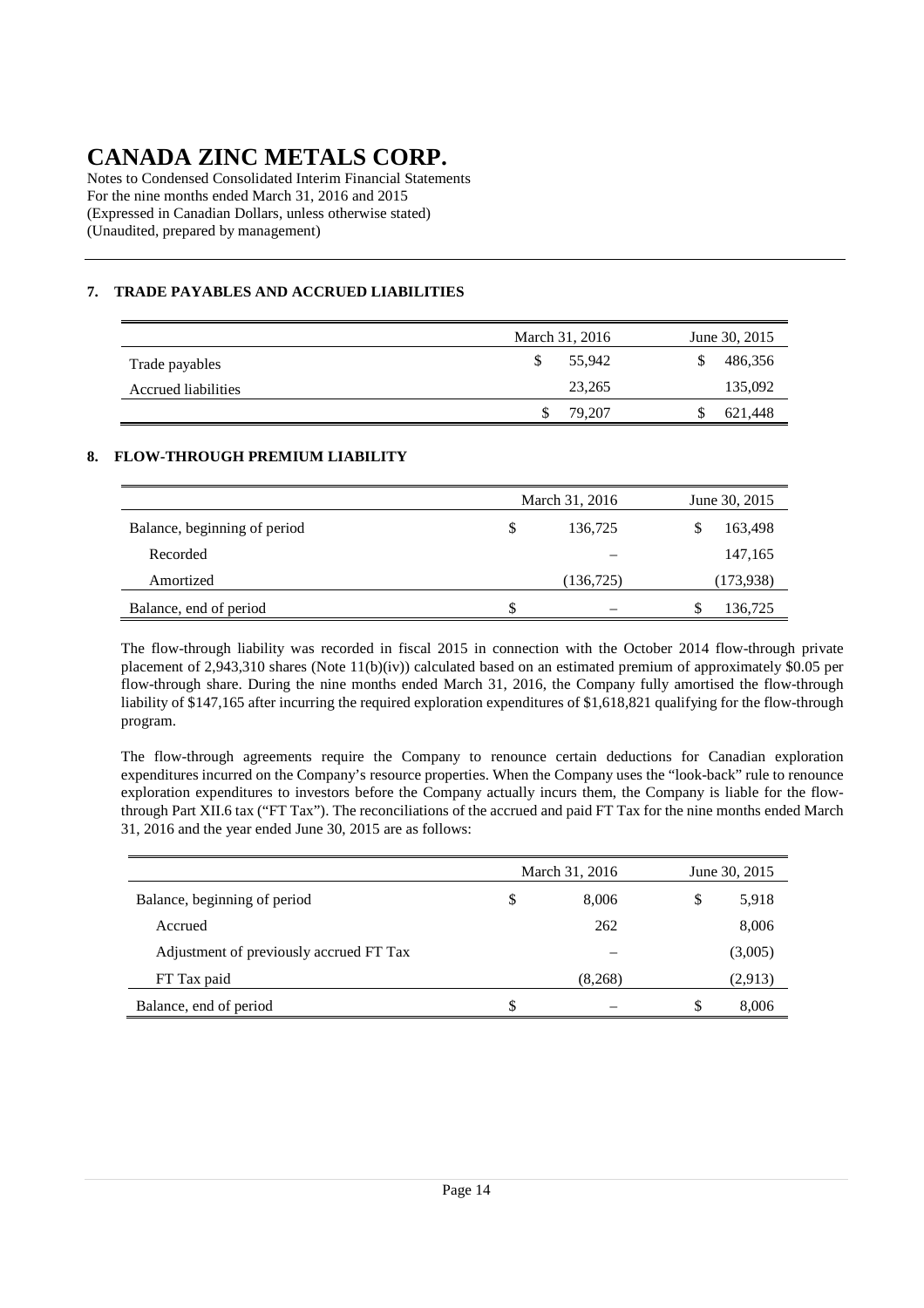Notes to Condensed Consolidated Interim Financial Statements For the nine months ended March 31, 2016 and 2015 (Expressed in Canadian Dollars, unless otherwise stated) (Unaudited, prepared by management)

#### **9. EQUIPMENT AND LEASEHOLD IMPROVEMENTS**

|                                  | Computers<br>and software | Office<br>equipment<br>and furniture | Office<br>leasehold<br>improvements | License $(1)$ |        |               | Vehicle <sup>(1)</sup> |    | Camp<br>equipment and<br>$fixtures^{(1)}$ | Camp<br>structures and<br>$upgrades^{(1)}$ |         | Total           |
|----------------------------------|---------------------------|--------------------------------------|-------------------------------------|---------------|--------|---------------|------------------------|----|-------------------------------------------|--------------------------------------------|---------|-----------------|
| Cost:                            |                           |                                      |                                     |               |        |               |                        |    |                                           |                                            |         |                 |
| At June 30, 2014                 | \$<br>18,849              | \$<br>15,602                         | \$<br>4,616                         | \$            | 19,000 | $\mathbb{S}$  | 37,026                 | \$ | 230,558                                   | \$                                         | 474,042 | \$<br>799,693   |
| Acquisition                      | 7,924                     | 2,626                                |                                     |               |        |               |                        |    | 80,120                                    |                                            | 180,512 | 271,182         |
| Write-off                        | (8, 556)                  | —                                    |                                     |               |        |               |                        |    | —                                         |                                            |         | (8,556)         |
| At June 30, 2015                 | 18,217                    | 18,228                               | 4,616                               |               | 19,000 |               | 37,026                 |    | 310,678                                   |                                            | 654,554 | 1,062,319       |
| Acquisition                      |                           | -                                    |                                     |               |        |               |                        |    | 34,213                                    |                                            |         | 34,213          |
| At March 31, 2016                | \$<br>18,217              | \$<br>18,228                         | \$<br>4,616                         | \$            | 19,000 | <sup>\$</sup> | 37,026                 | \$ | 344,891                                   | \$                                         | 654,554 | \$<br>1,096,532 |
| <b>Accumulated depreciation:</b> |                           |                                      |                                     |               |        |               |                        |    |                                           |                                            |         |                 |
| At June 30, 2014                 | \$<br>16,663              | \$<br>8,711                          | \$<br>2,308                         | \$            | 18,327 | <sup>\$</sup> | 25,471                 | \$ | 119,548                                   | \$                                         | 263,010 | \$<br>454,038   |
| Depreciation                     | 2,292                     | 1,722                                | 924                                 |               | 823    |               | 4,952                  |    | 23,548                                    |                                            | 81,704  | 115,965         |
| Write-off                        | (143)                     | $\overline{\phantom{0}}$             | $\overline{\phantom{0}}$            |               |        |               |                        |    |                                           |                                            |         | (143)           |
| At June 30, 2015                 | 12,186                    | 10,352                               | 3,231                               |               | 18,697 |               | 28,938                 |    | 153,804                                   |                                            | 338,332 | 565,540         |
| Depreciation                     | 2,742                     | 1,184                                | 692                                 |               | 125    |               | 1,823                  |    | 31,160                                    |                                            | 59,400  | 97,126          |
| At March 31, 2016                | \$<br>14,928              | \$<br>11,536                         | \$<br>3,923                         | \$            | 18,822 | <sup>\$</sup> | 30,761                 | \$ | 184,964                                   | S.                                         | 397,732 | \$<br>662,666   |
| Net book value:                  |                           |                                      |                                     |               |        |               |                        |    |                                           |                                            |         |                 |
| At June 30, 2015                 | \$<br>6,031               | \$<br>7,876                          | \$<br>1,385                         | \$            | 303    | <sup>\$</sup> | 8,088                  | \$ | 156,874                                   | \$                                         | 316,222 | \$<br>496,779   |
| At March 31, 2016                | \$<br>3,289               | \$<br>6,692                          | \$<br>693                           | \$            | 178    | $\mathbb{S}$  | 6,265                  | \$ | 159,927                                   |                                            | 256,822 | \$<br>433,866   |

 $\overline{^{(1)}}$ License, vehicles, camp equipment and fixtures and camp upgrades are used for exploration and evaluation activities.

 Depreciation for these items of \$92,508 for the nine months ended March 31, 2016 (2015 - \$63,318) has been capitalized to exploration and evaluation assets (Note 10). Depreciation of the remaining items of \$4,618 (2015 - \$3,914) has been expensed.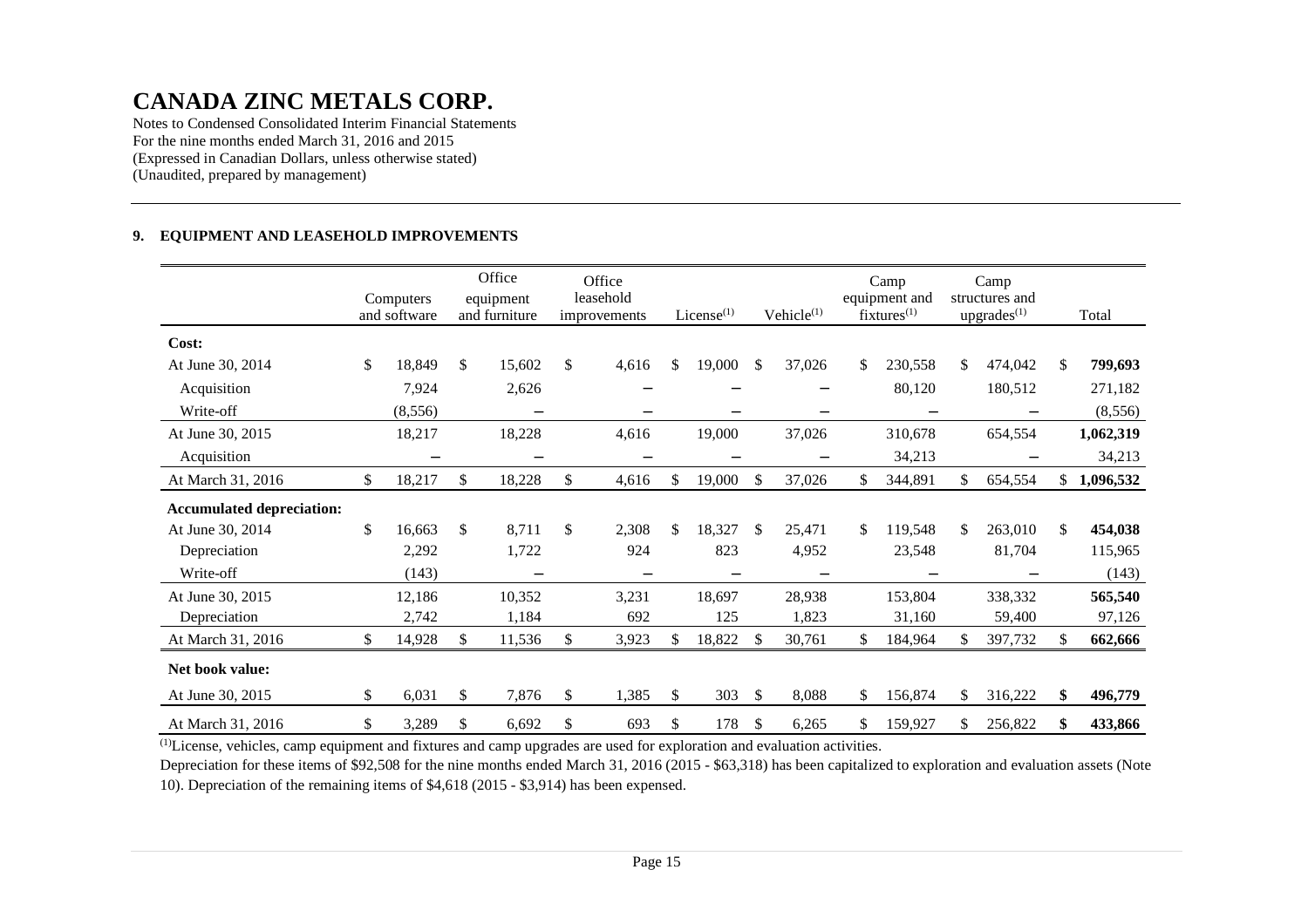Notes to Condensed Consolidated Interim Financial Statements For the nine months ended March 31, 2016 and 2015 (Expressed in Canadian Dollars, unless otherwise stated) (Unaudited, prepared by management)

### **10. EXPLORATION AND EVALUATION ASSETS**

Title to exploration and evaluation assets involves certain inherent risks due to the difficulties of determining the validity of certain claims as well as the potential for problems arising from the frequently ambiguous conveyancing history characteristic of many resource claims. The Company has investigated title to all of its exploration and evaluation assets and, to the best of its knowledge, title to all of its claims are in good standing.

### **Akie Property, British Columbia**

The Akie property is the Company's flagship exploration project and is host to the Cardiac Creek SEDEX Zn-Pb-Ag deposit. The Company owns a 100% interest in the Akie property, which resulted from Company expenditures and the acquisition of Ecstall Mining Corporation.

### **Kechika Regional project, British Columbia**

The Kechika Regional project, represented by a series of contiguous property blocks including Pie and Mt. Alcock, extends northwest from the Akie property. The Company owns a 100% interest in these properties, which were acquired during fiscal 2007 and 2008, including the acquisition of Ecstall. The interest in the Mt. Alcock property is subject to a 1.0 % net smelter royalty.

In September 2013, the Company entered into an option agreement (the "Agreement') with Teck Resources Limited ("Teck") that would see Teck acquire up to a 70% interest in the Company's Pie, Cirque East and Yuen properties (the "Property"), three of the 10 regional properties that make up the Kechika Regional Project. The terms of the Agreement were amended on September 23, 2015 to revise the dates on which required exploration expenditures had to be incurred.

The Agreement outlines two options (the "Options") that are subject to certain expenditure requirements as outlined below:

- Under the first Option, Teck can earn an undivided 51% interest in and to the Property by incurring a cumulative aggregate of \$3,500,000 in exploration expenditures on the Property on or before December 31, 2017 (extended from September 30, 2017), with \$500,000 in exploration expenditures to be completed on or before September 30, 2014 (incurred) and \$1,295,000 (amended from \$1,500,000 and incurred) in cumulative exploration expenditures to be completed on or before December 31, 2015 (extended from September 30, 2015).
- Under the second Option, Teck may elect to acquire an additional 19% interest in the Property for a total of 70% by incurring an additional \$5,000,000 in exploration expenditures (for a total aggregate of \$8,500,000 in exploration expenditures) on the Property on or before September 30, 2019.

Subject to one or more of the Options being exercised, Teck and the Company will form a joint venture to continue with exploration and, if warranted, development of the Property.

Portions of the Property fall within the area of interest provisions of the Teck and Korea Zinc joint venture (the "T-KZ JV") on their adjoining Cirque property. Korea Zinc elected to include the Agreement under the T-KZ JV and delivered Notice of Participation in the Agreement to the Company in November of 2013. Teck and Korea Zinc each hold a 50% interest in the T-KZ JV and, as a result of the Notice of Participation, will share any interest which may be acquired under the Agreement.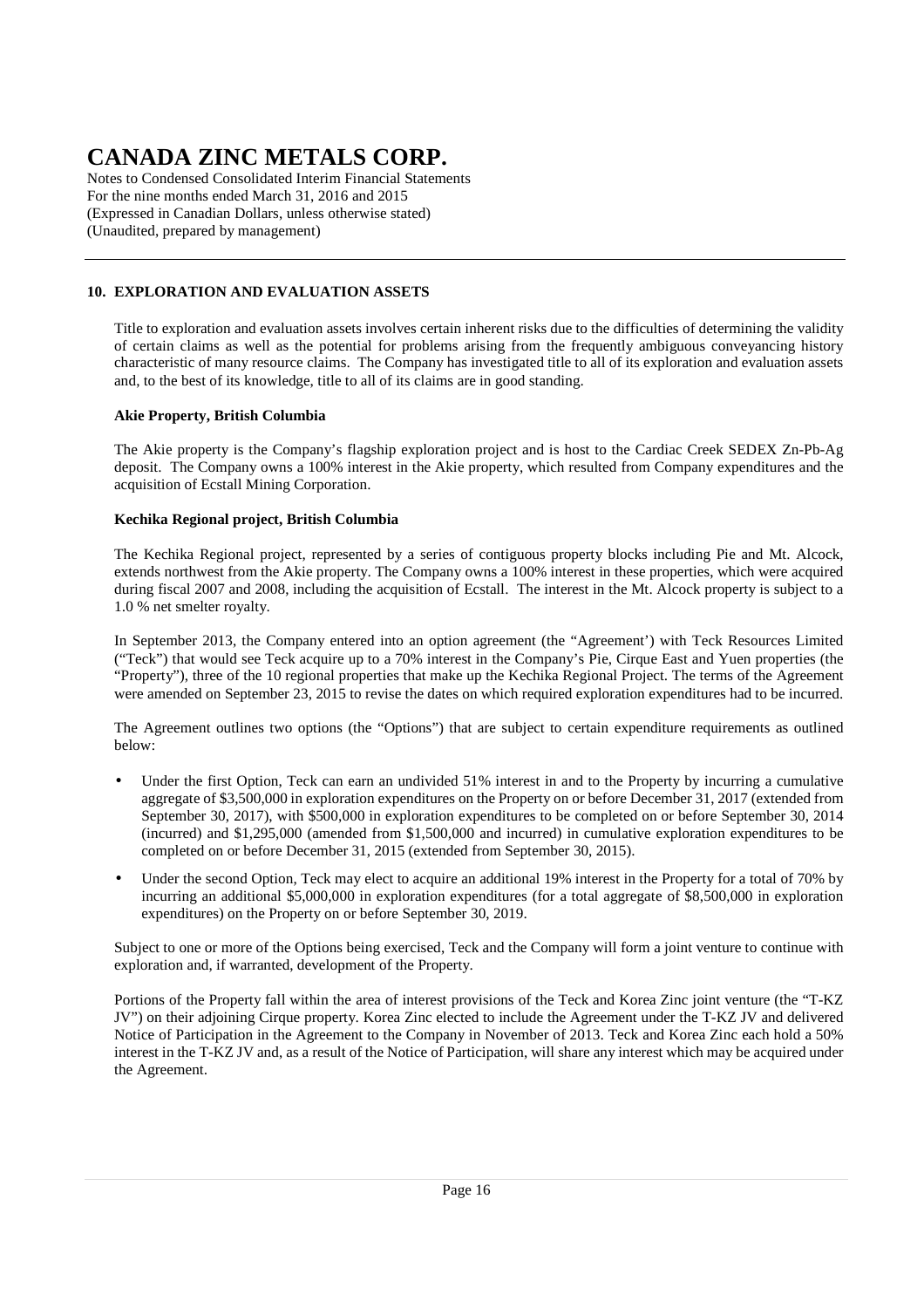Notes to Condensed Consolidated Interim Financial Statements For the nine months ended March 31, 2016 and 2015 (Expressed in Canadian Dollars, unless otherwise stated) (Unaudited, prepared by management)

### **10. EXPLORATION AND EVALUATION ASSETS** (cont'd)

Summary of exploration expenditures incurred on various properties:

|                                                                                                                                                                                            | <b>Akie Property</b> |                                                                            | <b>Kechika Regional</b> |                                | <b>Total</b> |                                                                            |
|--------------------------------------------------------------------------------------------------------------------------------------------------------------------------------------------|----------------------|----------------------------------------------------------------------------|-------------------------|--------------------------------|--------------|----------------------------------------------------------------------------|
| <b>Acquisition Costs:</b><br>Balance, June 30, 2015 and<br>March 31, 2016                                                                                                                  | \$                   | 24, 165, 241                                                               | \$                      | 336,785                        | \$           | 24,502,026                                                                 |
| Deferred exploration costs:                                                                                                                                                                |                      |                                                                            |                         |                                |              |                                                                            |
| Balance, June 30, 2014<br>Camp equipment, depreciation<br>Airborne geophysical survey<br>Camp rental<br>Drilling<br>Geology<br>Community consultations<br>Environmental studies and permit | \$                   | 37,517,569<br>113,415<br>135,744<br>82,839<br>957,002<br>64,765<br>223,438 | \$                      | 4,462,840<br>148,407<br>13,183 | \$           | 41,980,409<br>113,415<br>284,151<br>82,839<br>957,002<br>77,948<br>223,438 |
| compliance monitoring<br>Less:<br>METC*                                                                                                                                                    |                      | 63,701<br>(44, 175)                                                        |                         |                                |              | 63,701<br>(44, 175)                                                        |
| Balance, June 30, 2015                                                                                                                                                                     |                      | 39,114,298                                                                 |                         | 4,624,430                      |              | 43,738,728                                                                 |
| Camp equipment, depreciation (Note 9)<br>Airborne geophysical survey<br>Drilling<br>Geology<br>Community consultations<br>Environmental studies and permit<br>compliance monitoring        |                      | 92,508<br>6,725<br>1,440,861<br>21,938<br>91,875<br>41,162                 |                         | 6,175                          |              | 92,508<br>12,900<br>1,440,861<br>21,938<br>91,875<br>41,162                |
| Less:                                                                                                                                                                                      |                      |                                                                            |                         |                                |              |                                                                            |
| $METC^*$                                                                                                                                                                                   |                      | (85,291)                                                                   |                         |                                |              | (85,291)                                                                   |
| Balance, March 31, 2016                                                                                                                                                                    | \$                   | 40,724,076                                                                 | \$                      | 4,630,605                      | \$           | 45,354,681                                                                 |
| <b>Total June 30, 2015</b>                                                                                                                                                                 | \$                   | 63,279,539                                                                 | \$                      | 4,961,215                      | \$           | 68,240,754                                                                 |
| <b>Total, March 31, 2016</b>                                                                                                                                                               | \$                   | 64,889,317                                                                 | \$                      | 4,967,390                      | \$           | 69,856,707                                                                 |

 \*The Company applies for the 20% British Columbia Mining Exploration Tax Credit ("METC") and the enhanced tax credit of an additional 10% for Mountain Pine Beetle affected areas, on qualified mining exploration costs incurred. During the nine months ended March 31, 2016, the Company applied for METC of \$85,291 (2015 - \$44,175) on qualified exploration expenditures incurred in fiscal 2015 in excess of the amounts renounced to flow-through investors. The amount was included in Receivables balances at March 31, 2016 (Note 3) and was received subsequent to the periodend.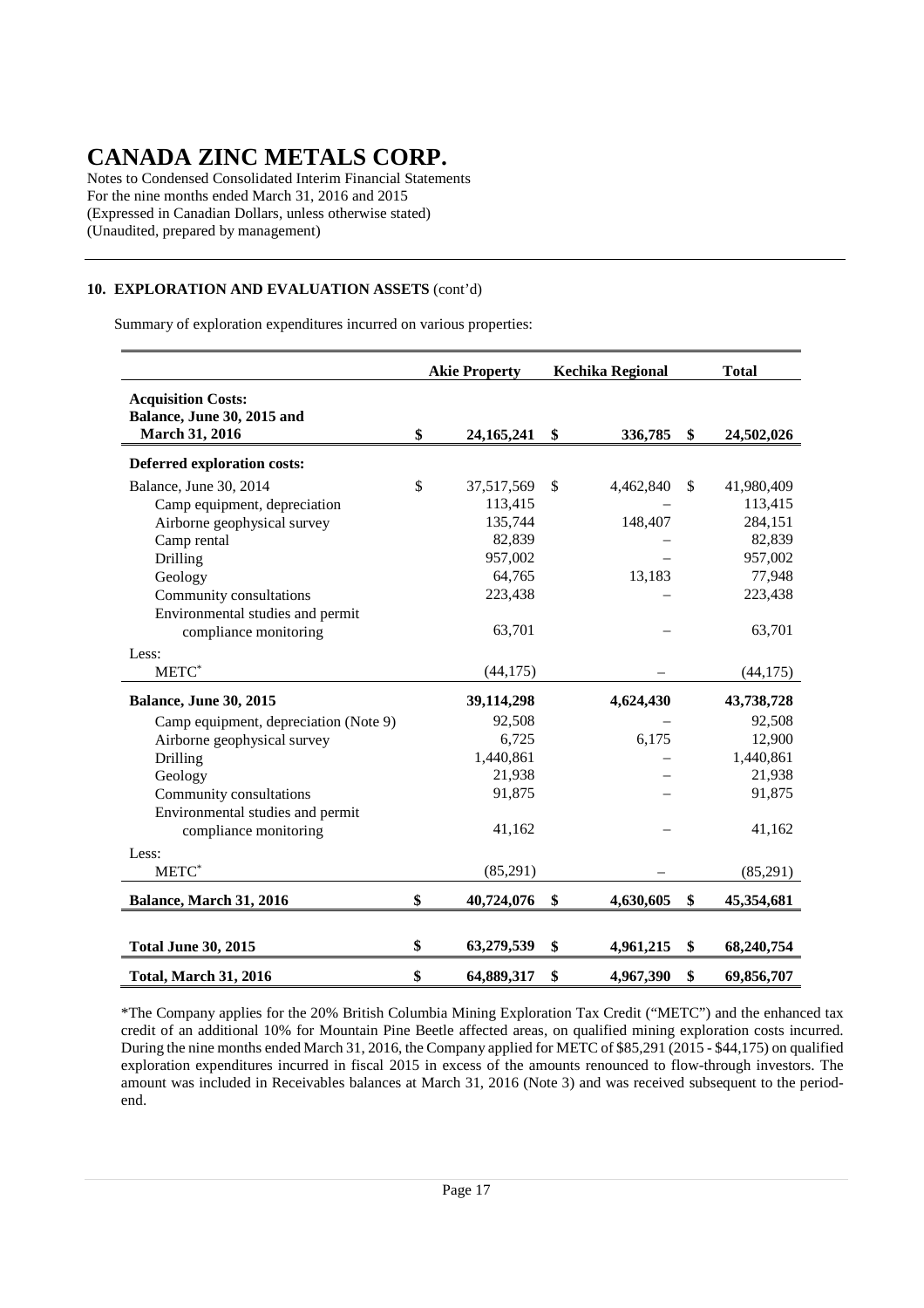Notes to Condensed Consolidated Interim Financial Statements For the nine months ended March 31, 2016 and 2015 (Expressed in Canadian Dollars, unless otherwise stated) (Unaudited, prepared by management)

### **11. CAPITAL STOCK AND RESERVES**

#### **(a) Authorized**

Unlimited common shares without par value

#### **(b) Issued and outstanding**

During the nine months ended March 31, 2016:

- (i) the Company received TSXV approval for its new Normal Course Issuer Bid ("NCIB") application to purchase at market price up to 7,620,721 common shares, being approximately 5% of the Company's issued and outstanding common shares through the facilities of the TSXV. The bid commenced on August 1, 2015 and will stay open for another 12 months;
- (ii) the Company repurchased 157,000 of its common shares under the NCIB for total consideration of \$22,802 at a weighted average price of \$0.15 per share; and
- (iii) 149,000 common shares repurchased under the NCIB, of which 145,000 common shares were repurchased in fiscal 2015, were cancelled and returned to the Company's treasury in July 2015. Upon the cancellation, \$94,978 was recorded as a reduction to capital stock for the assigned value of the shares, and \$44,170 was allocated to reserves.

During the year ended June 30, 2015:

- (iv) the Company completed a flow-through private placement of 2,943,310 flow-through shares at a price of \$0.55 per share for gross proceeds of \$1,618,821. A flow-through premium liability of \$147,165 was recorded in connection with this private placement (Note 8);
- (v) the Company also completed a non-flow-through private placement of 580,750 units at a price of \$0.50 per unit for gross proceeds of \$290,375. Each unit consisted of one common share and one-half share purchase warrant of the Company. Each whole warrant entitles the holder to purchase one additional common share at a price of \$0.75 for a period of 12 months from closing;
- (vi) the Company paid an aggregate finder's fee of \$82,622 and incurred regulatory filing fees and other expenses of \$13,713 in connection with the private placements completed during the year;
- (vii) 200,000 share options were exercised at a price of \$0.40 per share, and 200,000 common shares were issued for total proceeds of \$80,000. In addition, a reallocation of \$63,169 from reserves to capital stock was recorded on the exercise of these options. This amount constitutes the fair value of options recorded at the original grant date;
- (viii)the Company received TSXV approval for its new Normal Course Issuer Bid ("NCIB") application to purchase at market price up to 7,441,968 common shares, being approximately 5% of the Company's issued and outstanding common shares through the facilities of the TSXV. The bid commenced on August 1, 2014 and will stay open for another 12 months;
- (ix) the Company repurchased 147,500 of its common shares under the NCIB for total consideration of \$50,703 at a weighted average price of \$0.34 per share; and
- (x) 117,000 common shares repurchased under the NCIB, of which 114,500 common shares were repurchased in fiscal 2014, were cancelled and returned to the Company's treasury in July 2014. Upon the cancellation, \$75,341 was recorded as a reduction to capital stock for the assigned value of the shares, and \$36,859 was allocated to reserves.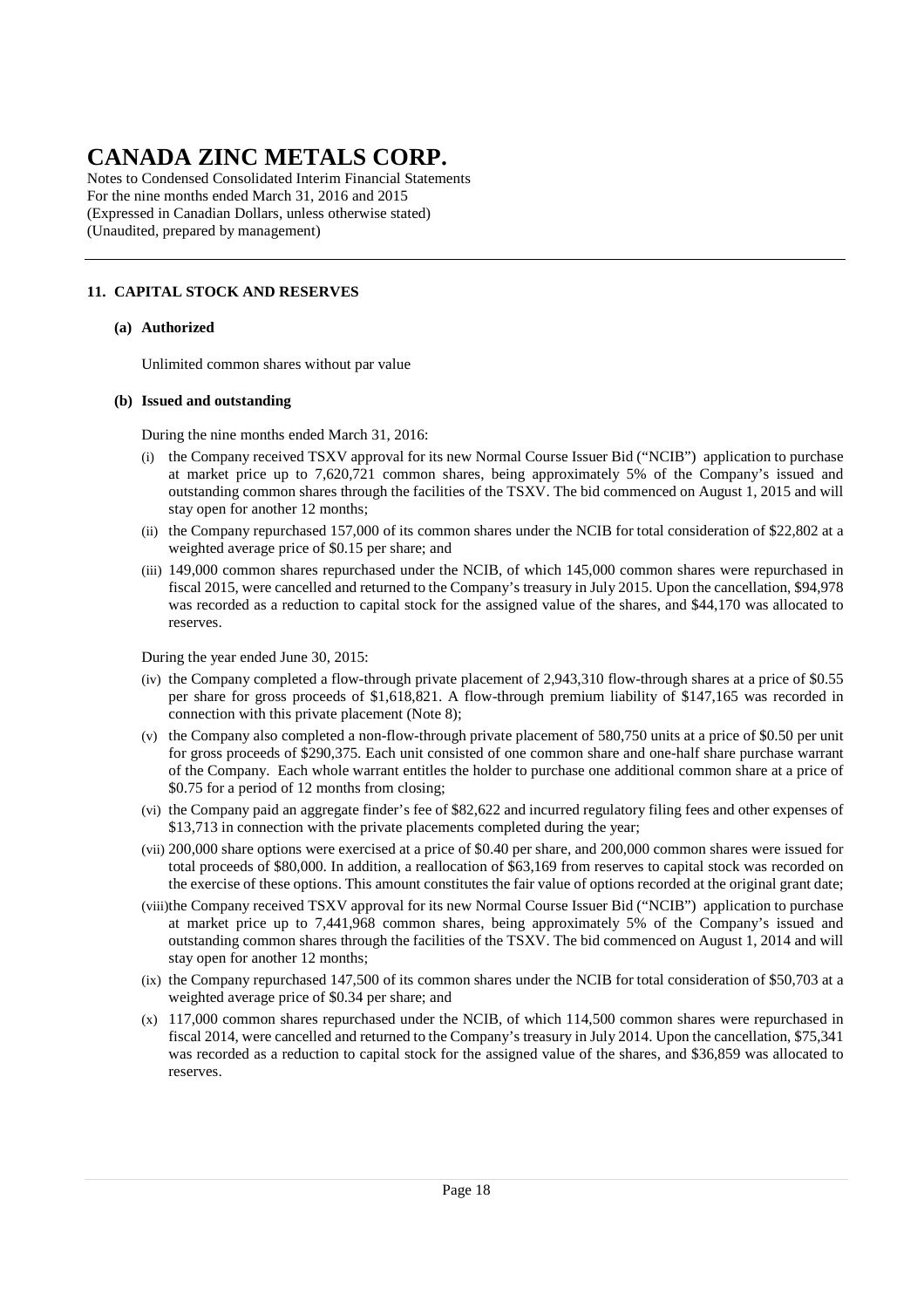Notes to Condensed Consolidated Interim Financial Statements For the nine months ended March 31, 2016 and 2015 (Expressed in Canadian Dollars, unless otherwise stated) (Unaudited, prepared by management)

### **11. CAPITAL STOCK AND RESERVES** (cont'd)

### **(c) Share options**

The Company has adopted a 20% fixed share option plan whereby the Company has reserved 20,557,283 common shares under the plan. The term of any options granted under the plan is fixed by the Board of Directors and may not exceed ten years from date of grant.

The number of options granted to a consultant in a 12 month period must not exceed 2% of the issued shares of the Issuer from the date of grant. Options issued to consultants performing investor relations activities must vest in stages over 12 months with no more than 1/4 of the options vesting in any three month period. Share options granted to directors, officers and employees of the Company vest immediately.

Share option transactions and the number of share options outstanding are summarized as follows:

|                             | Options<br>Outstanding | Weighted Average<br><b>Exercise Price</b> |
|-----------------------------|------------------------|-------------------------------------------|
| Outstanding, June 30, 2014  | 8,007,500              | 0.49                                      |
| Granted                     | 3,785,000              | 0.23                                      |
| Exercised                   | (200,000)              | 0.40                                      |
| Expired/forfeited           | (970,000)              | 0.45                                      |
| Outstanding, June 30, 2015  | 10,622,500             | 0.39                                      |
| Expired/forfeited           | (3,640,000)            | 0.53                                      |
| Outstanding, March 31, 2016 | 6,982,500              | 0.32                                      |

Share options outstanding and exercisable at March 31, 2016 are summarized as follows:

|           |          |                    | Remaining       | Number of   |
|-----------|----------|--------------------|-----------------|-------------|
| Number of | Exercise |                    | Life of Options | Options     |
| Options   | Price    | <b>Expiry Date</b> | (Years)         | Exercisable |
| 100,000   | \$1.05   | February 11, 2018  | 1.87            | 100,000     |
| 95,000    | \$0.23   | February 11, 2018  | 1.87            | 95,000      |
| 220,000   | \$0.25   | October 31, 2018   | 2.59            | 220,000     |
| 50,000    | \$ 0.40  | October 9, 2019    | 3.53            | 50,000      |
| 240,000   | \$0.41   | October 13, 2016   | 0.54            | 240,000     |
| 25,000    | \$0.63   | January 15, 2020   | 3.79            | 25,000      |
| 30,000    | \$0.23   | January 15, 2020   | 3.79            | 30,000      |
| 42,500    | \$0.23   | November 8, 2020   | 4.61            | 42,500      |
| 545,000   | \$0.55   | November 24, 2020  | 4.65            | 345,000     |
| 5.000     | \$0.23   | November 24, 2020  | 4.65            | 5,000       |
| 1,295,000 | \$0.39   | December 27, 2023  | 7.75            | 1,295,000   |
| 600,000   | \$ 0.35  | June 16, 2021      | 5.21            | 600,000     |
| 3,735,000 | \$0.23   | April 10, 2025     | 9.03            | 3,735,000   |
| 6,982,500 | \$0.32   |                    | 7.23            | 6,782,500   |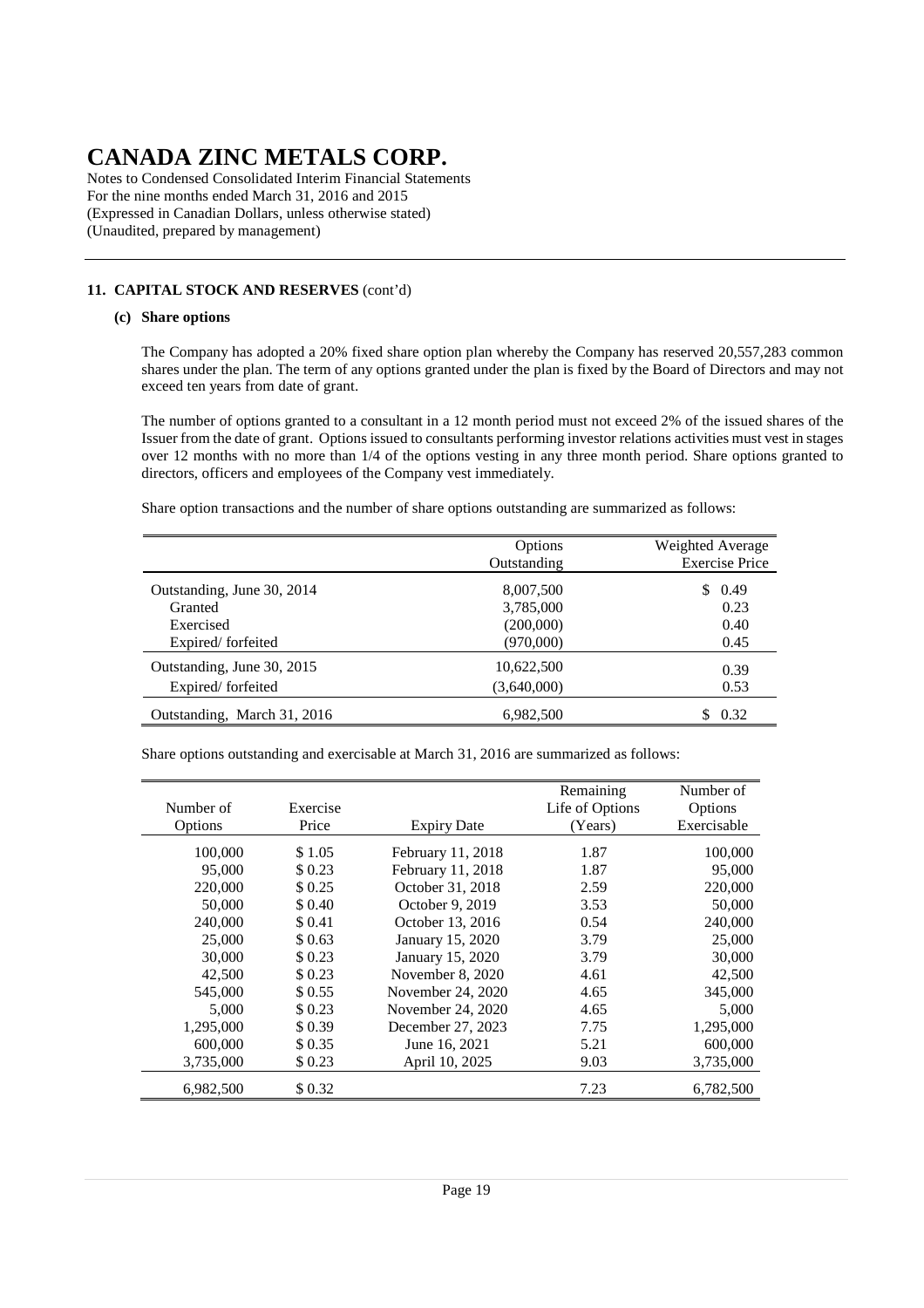Notes to Condensed Consolidated Interim Financial Statements For the nine months ended March 31, 2016 and 2015 (Expressed in Canadian Dollars, unless otherwise stated) (Unaudited, prepared by management)

### **11. CAPITAL STOCK AND RESERVES** (cont'd)

#### **(c) Share options** (cont'd)

During the nine months ended March 31, 2016, the Company recorded share-based compensation expense of \$11,266 (2015 – \$25,088) for vested portion of share options granted in prior periods.

#### **(d) Warrants**

Share purchase warrants transactions and warrants outstanding are summarized as follows:

|                                                      | <b>Warrants</b><br>Outstanding | <b>Weighted Average</b><br><b>Exercise Price</b> |
|------------------------------------------------------|--------------------------------|--------------------------------------------------|
| Balance, June 30, 2014<br>Issued (Note 11 $(b)(v)$ ) | 1,350,000<br>290,375           | S<br>0.43<br>0.75                                |
| Balance, June 30, 2015<br>Expired                    | 1,640,375<br>(390, 375)        | 0.48<br>0.75                                     |
| Balance, March 31, 2016                              | 1,250,000                      | 0.40                                             |

The following table summarizes the warrants outstanding at March 31, 2016:

| Number of Warrants | Exercise Price | <b>Expiry Date</b>         |
|--------------------|----------------|----------------------------|
| 1.250.000          | \$ 0.40        | September 16, $2017^{(*)}$ |

 (\*) The expiry date of warrants was extended from September 16, 2015 to September 16, 2017. All other terms remain the same.

### **(e) Reserves**

|                                 | <b>Note</b> | Options and<br>agent<br>warrants | Finance<br>warrants | Treasury<br>shares |   | Total      |
|---------------------------------|-------------|----------------------------------|---------------------|--------------------|---|------------|
| Balance, June 30, 2014          |             | \$8,788,857                      | \$2,204,276         | 1,296,476<br>\$    | S | 12,289,609 |
| Exercise of options             | 11(b)(vii)  | (63,169)                         |                     |                    |   | (63,169)   |
| Share-based compensation        |             | 740.921                          |                     |                    |   | 740.921    |
| Cancellation of treasury shares | 11(b)(x)    |                                  |                     | 36,859             |   | 36,859     |
| Balance, June 30, 2015          |             | 9,466,609                        | 2.204.276           | 1,333,335          |   | 13,004,220 |
| Share-based compensation        | 11(c)       | 11.266                           |                     |                    |   | 11,266     |
| Cancellation of treasury shares | 11(b)(iii)  |                                  |                     | 44,170             |   | 44,170     |
| Balance, March 31, 2016         |             | \$9,477,875                      | \$2,204,276         | S<br>1,377,505     |   | 13,059,656 |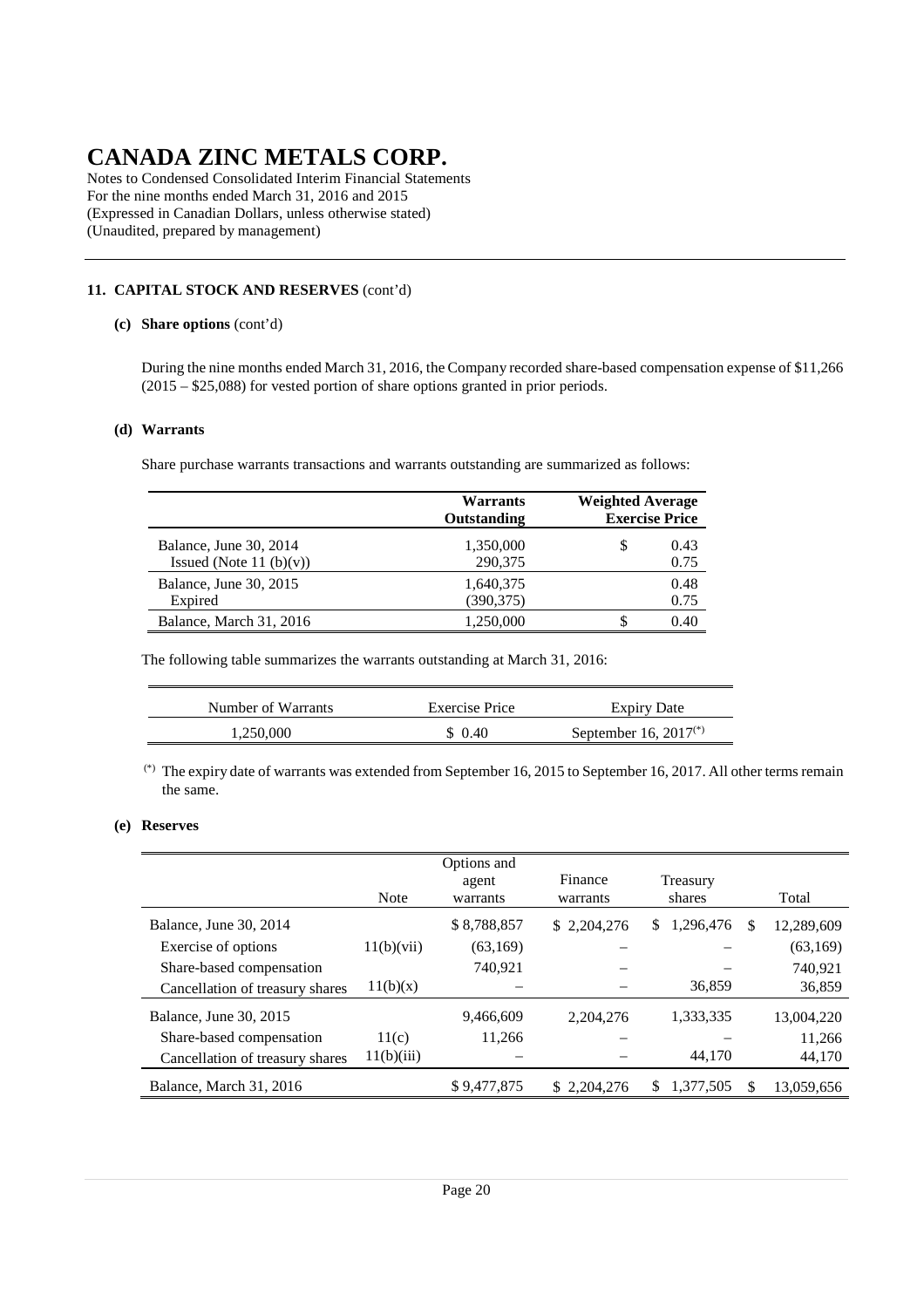Notes to Condensed Consolidated Interim Financial Statements For the nine months ended March 31, 2016 and 2015 (Expressed in Canadian Dollars, unless otherwise stated) (Unaudited, prepared by management)

### **12. SUPPLEMENTAL DISCLOSURE WITH RESPECT TO CASH FLOWS**

Significant non-cash transactions for the nine months ended March 31, 2016 included:

- exploration and evaluation assets of \$13,211 (June 30, 2015 \$443,944) in accounts payable;
- reduction in exploration and evaluation assets of \$85,291 (June 30, 2015 \$Nil) to recognize METC recoverable for fiscal 2015, which is included in receivables (Note 3);
- equipment and leasehold improvements of \$Nil (June 30, 2015 \$52,032) in accounts payable;
- depreciation of camp equipment and upgrades of \$92,508 included in exploration and evaluation assets;
- unrealized loss of \$30,771 on marketable securities due to changes in fair value, which was allocated to AOCL (Note 4); and
- reclassification of previously recognized unrealized losses on marketable securities of \$1,617,599 from AOCL to deficit (Note 4).

Significant non-cash transactions for the nine months ended March 31, 2015 included:

- exploration and evaluation assets of \$297,311 (June 30, 2014 \$605,701) in accounts payable;
- depreciation of camp equipment and upgrades of \$63,318 included in exploration and evaluation assets;
- an allocation of \$147,165 from capital stock to flow-through premium liability on the issuance of the flow-through shares (Note 8);
- an allocation of \$63,169 from reserves to capital stock upon the exercise of stock options (Note 11(b)(ii)); and
- unrealized loss of \$225,286 on marketable securities due too changes in fair value, which was allocated to accumulated other comprehensive loss (Note 4).

### **13. RELATED PARTY TRANSACTIONS**

Key management personnel includes persons having the authority and responsibility for planning, directing, and controlling the activities of the Company as a whole. Key management personnel comprise of the directors of the Company, executive and non-executive, and the Vice President of Exploration.

The remuneration of the key management personnel during the nine months ended March 31, 2016 and 2015 were as follows:

| March 31,                               | 2016          | 2015          |
|-----------------------------------------|---------------|---------------|
| Bonuses (iii)                           | \$<br>11,067  | \$<br>38,184  |
| Consulting fees (iv)                    | 11,250        | 11,250        |
| Directors fees (ii)                     | 30,000        | 37,500        |
| Exploration and evaluation expenditures |               |               |
| $(geological$ consulting) $(v)$         | 112,500       | 110,004       |
| Management fees (i)                     | 265,500       | 265,500       |
| Other employment benefits (vii)         | 21,061        | 19,497        |
| Share-based compensation (vi)           | 11,266        | 17,966        |
| Total                                   | \$<br>462,644 | \$<br>499,901 |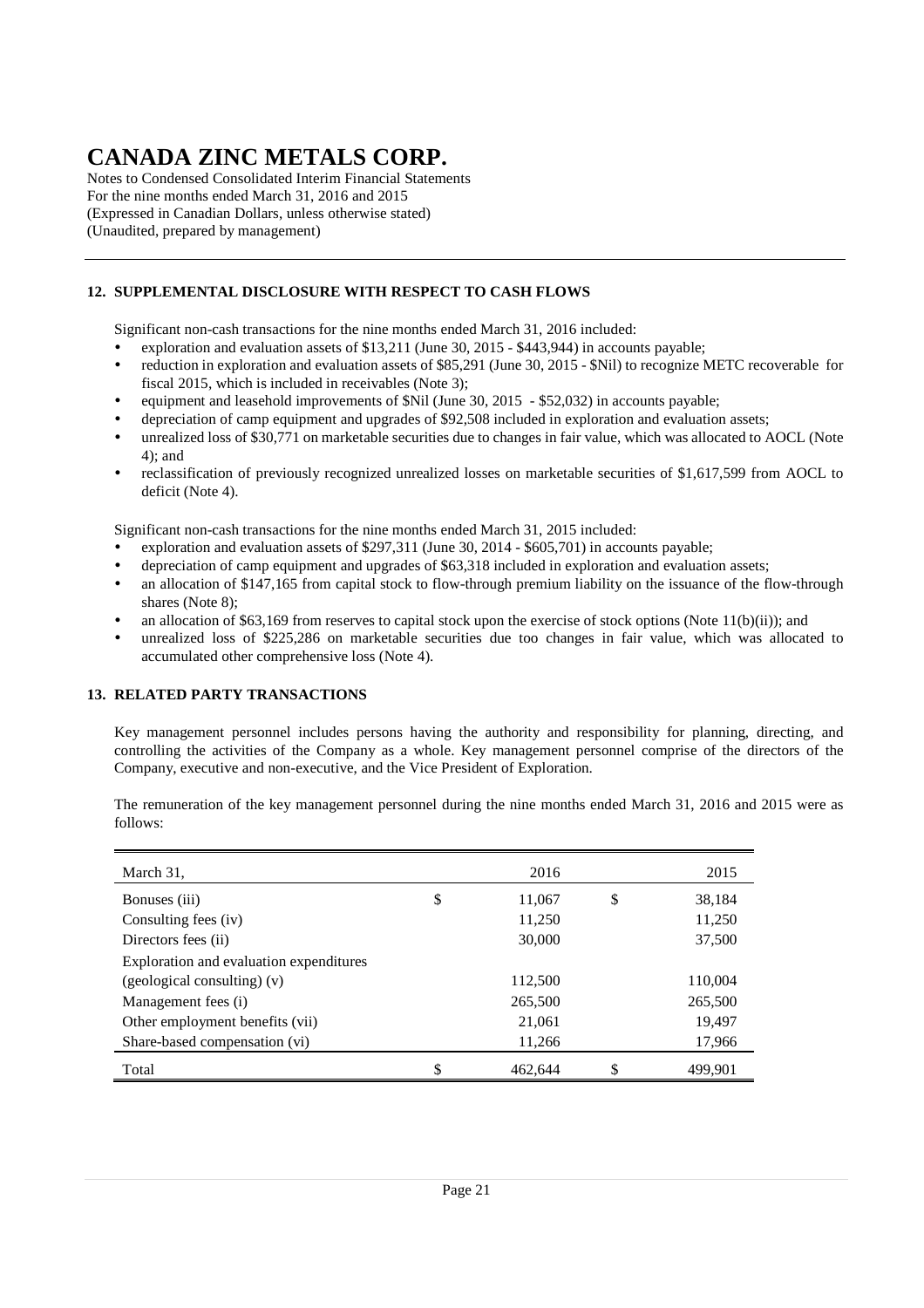Notes to Condensed Consolidated Interim Financial Statements For the nine months ended March 31, 2016 and 2015 (Expressed in Canadian Dollars, unless otherwise stated) (Unaudited, prepared by management)

### **13. RELATED PARTY TRANSACTIONS** (cont'd)

(i) Pursuant to a management and administrative agreement amended effective July 1, 2011 and May 1, 2014 with Varshney Capital Corp. ("VCC"), a company with two common directors, the Company agreed to pay management and administrative fees of \$24,500 and \$29,500, respectively.

During the nine months ended March 31, 2016, the Company paid \$265,500 (2015 – \$265,000) for management fees and  $$45,000 (2015 - $45,000)$  for administrative fees to VCC;

- (ii) the Company paid \$30,000 (2015 \$37,500) in directors' fees to four directors of the Company;
- (iii) the Company paid  $$11,067$  (2015 \$38,184) in bonus to VCC;
- (iv) the Company paid \$11,250 (2015 \$11,250) for consulting fees to a company controlled by a director;
- (v) the Company paid \$112,500 (2015 \$110,004) for geological consulting fees to a company owned by an officer of the Company, of which \$56,875 was capitalized as exploration and evaluation costs and \$55,625 was expensed as consulting fees;
- (vi) share-based compensation is the fair value of options that have been granted to directors and executive officers and the related compensation expense recognized over the vesting periods; and
- (vii) other employment benefits included life insurance and health benefits for the CEO and health benefits for the CFO of the Company.

As at March 31, 2016, \$671 (June 30, 2015 - \$Nil) was due to a director of the Company for reimbursement of business expenses. The amount was paid subsequent to March 31, 2016.

### **14. CAPITAL MANAGEMENT**

The Company manages its capital structure and makes adjustments based on the funds available in order to support continued operation and future business opportunities. The Board of Directors does not establish quantitative return on capital criteria for management, but rather relies on the expertise of the Company's management to sustain future development of the business. The Company considers its capital to be equity.

The Company's operations are currently not generating positive cash flow; as such, the Company is dependent on external financing to fund its activities. In order to carry out potential expansion and to continue operations, and pay for administrative costs, the Company will spend its existing working capital, and raise additional amounts as needed. Companies in this stage typically rely upon equity and debt financing or joint venture partnerships to fund their operations. The current financial markets are very difficult and there is no certainty with respect to the Company's ability to raise capital. However, the Company feels that it has sufficient working capital to continue with planned activities.

Management reviews its capital management approach on an ongoing basis and believes that this approach, given the relative size of the Company, is reasonable. There were no changes in the Company's approach to capital management during the nine months ended March 31, 2016. The Company is not subject to externally imposed capital requirements.

### **15. FINANCIAL INSTRUMENTS AND RISK MANAGEMENT**

Fair value estimates of financial instruments are made at a specific point in time, based on relevant information about financial markets and specific financial instruments. As these estimates are subjective in nature, involving uncertainties and matters of significant judgment, they cannot be determined with precision. Changes in assumptions can significantly affect estimated fair values.

Cash, long-term investment, and marketable securities are carried at fair value using a level 1 fair value measurement. The carrying value of receivables, refundable deposit, trade payables and accrued liabilities and due to related parties approximate their fair value because of the short-term nature of these instruments.